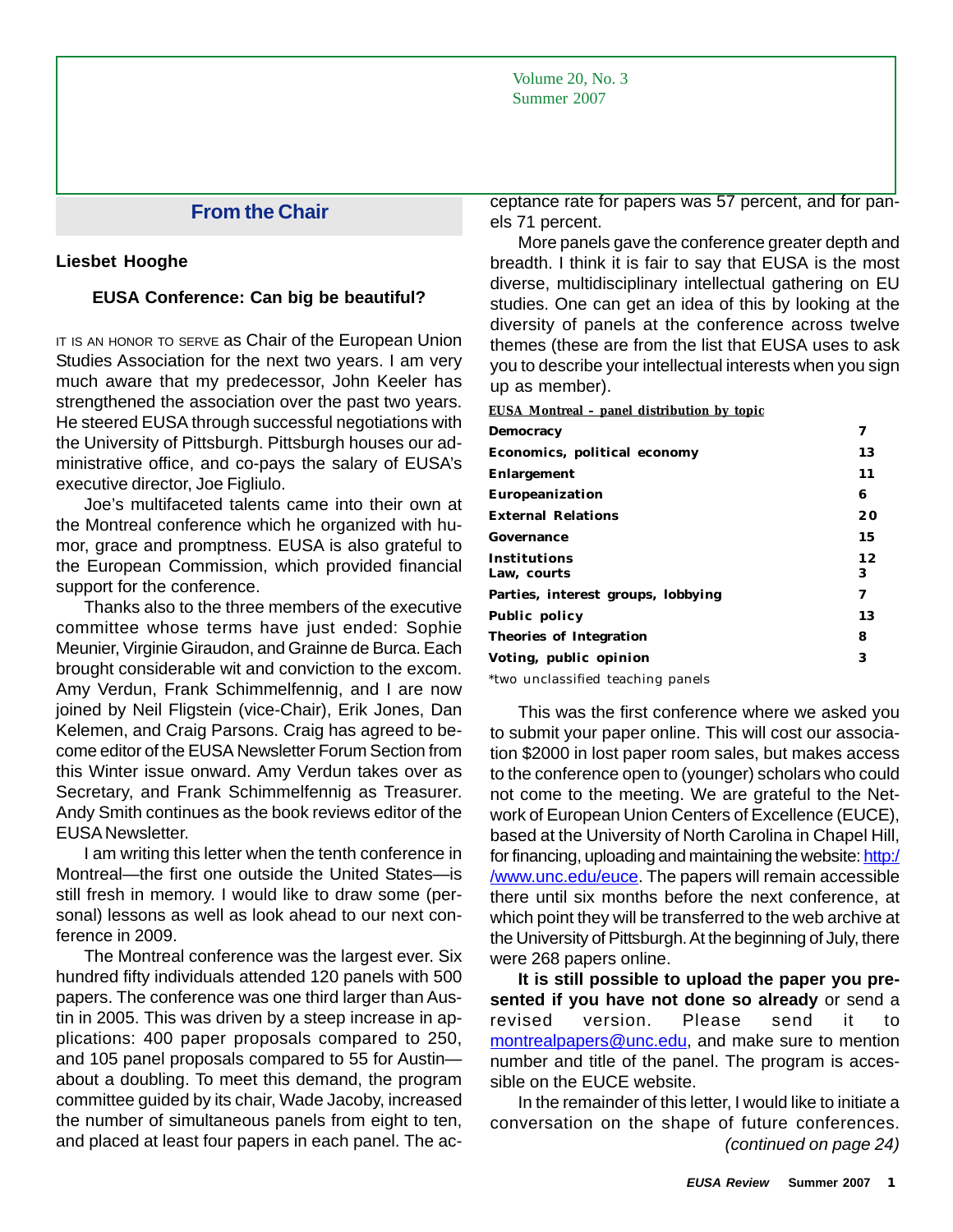# *EUSA Review*

The *EUSA Review* (ISSN 1535-7031) [formerly the *ECSA Review*] is published four times yearly by the European Union Studies Association, a membership association and non-profit organization (founded in 1988 as the European Community Studies Association) devoted to the exchange of information and ideas on the European Union. We welcome the submission of scholarly manuscripts. Subscription to the *EUSA Review* is a benefit of Association membership.

#### **Managing Editor**

Joseph A. Figliulo **Forum and Features Editor** Amy Verdun (University of Victoria) **Book Reviews Editor** Andrew Smith (Sciences po Bordeaux ) **Assistant Editor** Irina Andriamanana

#### **2007-2009 EUSA Executive Committee**

Liesbet Hooghe, Chair (UNC Chapel Hill) Neil Fligstein, Vice-Chair (University of California, Berkeley) Amy Verdun, Secretary (University of Victoria) Frank Schimmelfennig, Treasurer (ETH-Zurich) Erik Jones (Johns Hopkins University) R. Daniel Kelemen (Rutgers University) Craig Parsons (University of Oregon) Alberta Sbragia (University of Pittsburgh) *Ex Officio*

#### **Immediate Past Chair (2005-2007)** John T.S. Keeler (University of Pittsburgh)

#### **European Union Studies Association** ® 415 Bellefield Hall

University of Pittsburgh Pittsburgh, PA 15260 USA Web www.eustudies.org ® E-mail eusa@pitt.edu Telephone 412.648.7635

# *EUSA Review* **Forum**

## **Fritz Scharpf: 2007 Award for Lifetime Contribution to the Field of EU Studies**

FROM HIS EARLY WORK through his most recent articles (e.g., "The European Social Model: Coping with the Challenges of Diversity" (JCMS, 2002), Scharpf has arguably done more than any other scholar of his generation to illuminate the implications of European integration for both democracy and social welfare. And given that he has produced one book and eleven articles since his "retirement" in 2003, scholars in our field can no doubt look forward to continued groundbreaking work from Professor Scharpf. Below we have reproduced the text of a lecture delivered at the EUSA Tenth Biennial International Conference in Montreal, Canada (May 17-May 19, 2007).

# **Reflections on Multilevel Legitimacy** *Fritz W. Scharpf*

THIS AWARD CAME as a totally unexpected surprise. But since the news came a year and a half ago, I mercifully had a bit of time to recover from the shock. I am of course overawed by the honor of having been chosen, and I still have not been able to convince myself that I deserve it. But then, I am also humble enough to ask - who am I to say that this illustrious body has chosen wrong?

In any case, I am immensely grateful for the honor - and even more for its official designation. Getting a lifetime achievement award, whether justified or not, conveys a clear message: It says, your work is over. Your achievements or failures have been recorded. You may now go playing - with your grandson, with your photography, or anything else. But as far as serious scholarly work goes, you are done. As you may imagine, I find this message enormously liberating. And I try to guard as best as I can against the temptation to continue in the old tracks - to do what I did before, just less and less, from one year to the next.

## **Democracy and Multilevel Polities**

Nevertheless, there is also this nagging sense of some unfinished business, or the unrealistic hope that some issues with which I have struggled so long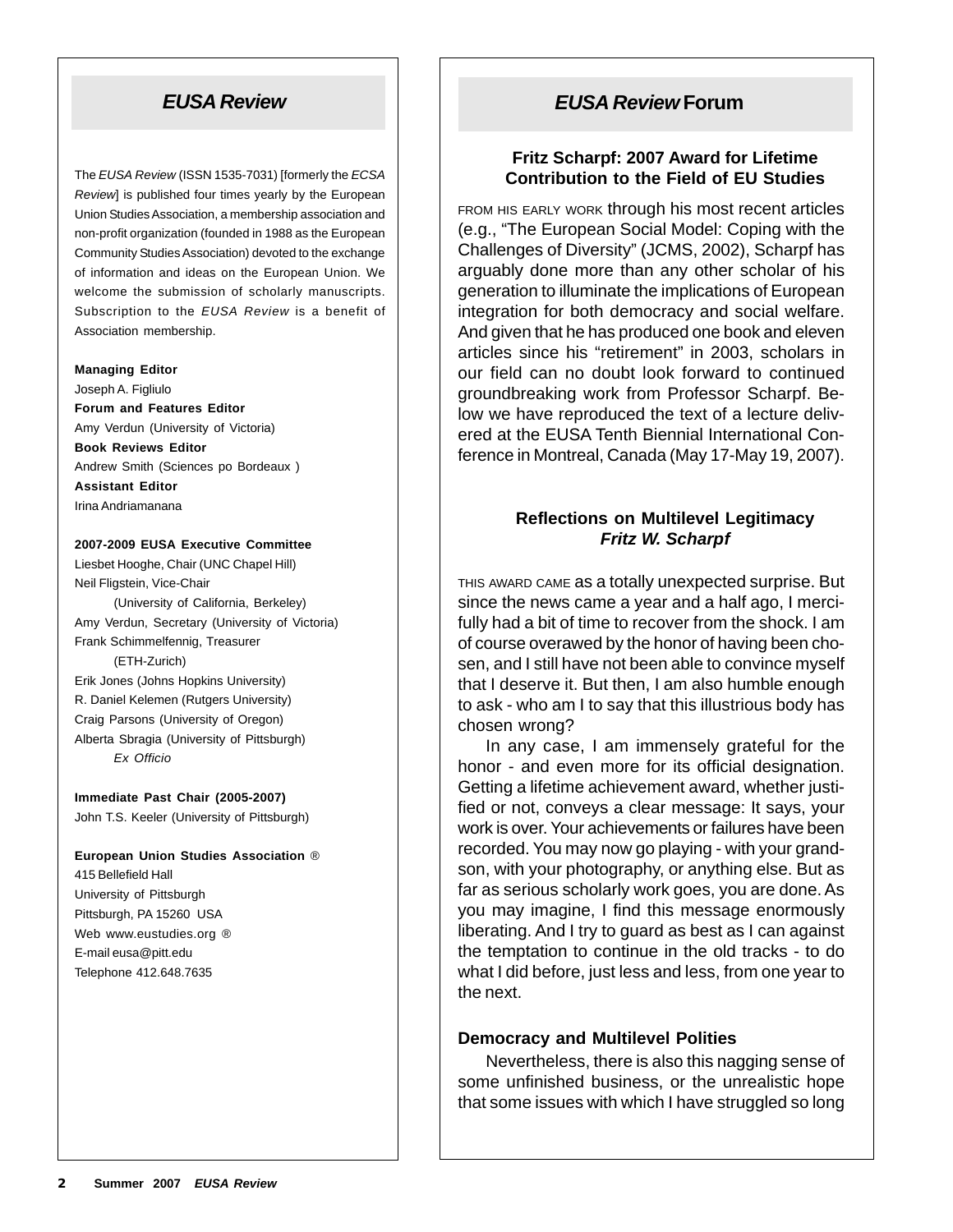might still be clarified a bit more by some kind of "concluding remarks". Among these is the relationship between democratic legitimacy and multilevel government. I have worked on both, off and on, ever since I started out as a political scientist in the late 1960s. But I never did focus systematically on the relationship between the two.

In my work on multilevel policy making in German federalism, that relationship played only a marginal role - and I think for good reasons. In Germany, parliamentary democracy is institutionalized at both levels, national and regional. But German politics is so much focused on the national arena that Länder elections (which directly shape the party-political profile of the federal second chamber) have mostly become "second order national elections" - with the consequence of increasing the pressures of democratic accountability on the national government. Political scientists, it is true, tend to worry about the lack of political transparency under conditions of the "joint-decision trap", since the responsibility for national policy choices is shared among the federal majority and Länder prime ministers. But since dissatisfied voters are not obliged to be fair when they punish a government, blame avoidance is not a very promising strategy in German politics. So while I could talk about many things that are wrong with German federalism, a lack of political responsiveness to voter dissatisfaction would not be on my short list.

In my work on Europe, democratic legitimacy does indeed play a role (Scharpf 1999). I have no reason to retract anything that I have written on the subject - and I certainly will not bore you with a restatement. But I acknowledge that readers may have found my normative arguments somewhat inconclusive - and I tend to agree. The reason, I suggest, is that my arguments - in common with most of the literature - were focused on the European level, rather than on the implications of the multilevel characteristics of the European polity.

By focusing exclusively on the legitimacy of governing at the European level, we are tempted to refer to criteria that are also employed in defining the legitimacy of the democratic nation state. And once the issue is framed in these terms, we are inevitably involved in a comparative evaluation - which, depending on our metatheoretical preferences, can then be conducted in a critical or affirmative spirit.

In the critical mood, we will emphasize everything that European political structures and processes lack in comparison to (usually highly idealized) models of democratic constitutionalism at national levels (e.g., Greven and Pauly 2000; Follesdal and Hix 2006). The arguments, running from the fundamental to the more contingent, are too familiar to require elaboration: The lack of a European "demos" or of a "thick" collective identity, the lack of a common political space, the lack of a common language and of Europe-wide media of political communication, the lack of a political infrastructure of Europe-wide political parties, the absence of Europe-wide political competition, the low political salience of elections to the European Parliament, the limits of EP competencies, and hence the lack of parliamentary or electoral accountability for European acts of government. In short, the European democratic deficit exists and it cannot be repaired in the foreseeable future.

In the affirmative mood, by contrast, we will emphasize features where the EU compares favorably to a more realistic view of political structures and processes in real-existing member states (e.g., Majone 1998; Moravcsik 2002). Institutional checks and balances at the European level are more elaborate and provide more protection against potential abuses of governing powers than is true in most member states. Moreover, many of the governing functions of the EU belong to a category which, even in the most democratic member states, is exempted from direct political accountability. On the other hand, explicitly political EU policies continue to depend on the agreement of democratically accountable national governments in the Council and on majorities in the increasingly powerful European Parliament. At the same time, EU institutions are likely to provide more open access to a wider plurality of organized interests than is true of most member governments. In short, the alleged deficit of democratic legitimacy exists mainly in the eyes of its academic beholders.

As you may have guessed, in my view, many of the arguments on either side have considerable *prima-facie* support in empirical and normative terms, but most of them are also vulnerable to empirical and normative challenges. Moreover, they are not generally in direct contradiction of each other, but tend to be located on different dimensions of a political property space - so that even in the case of empirical agreement the pluses and minuses could not be aggregated in a single evaluative metric. This may explain the ambivalence of my own arguments, and it surely must also affect the evaluation of EU legitimacy by other authors who are not *exante* committed to either a critical or an affirmative position.

## **Legitimacy - Functional, Normative and Empirical**

What I now want to add to this re-interpretation is the intuition that the ambiguities could be reduced, though not overcome altogether, if discussions of political legitimacy in the European polity were explicitly lo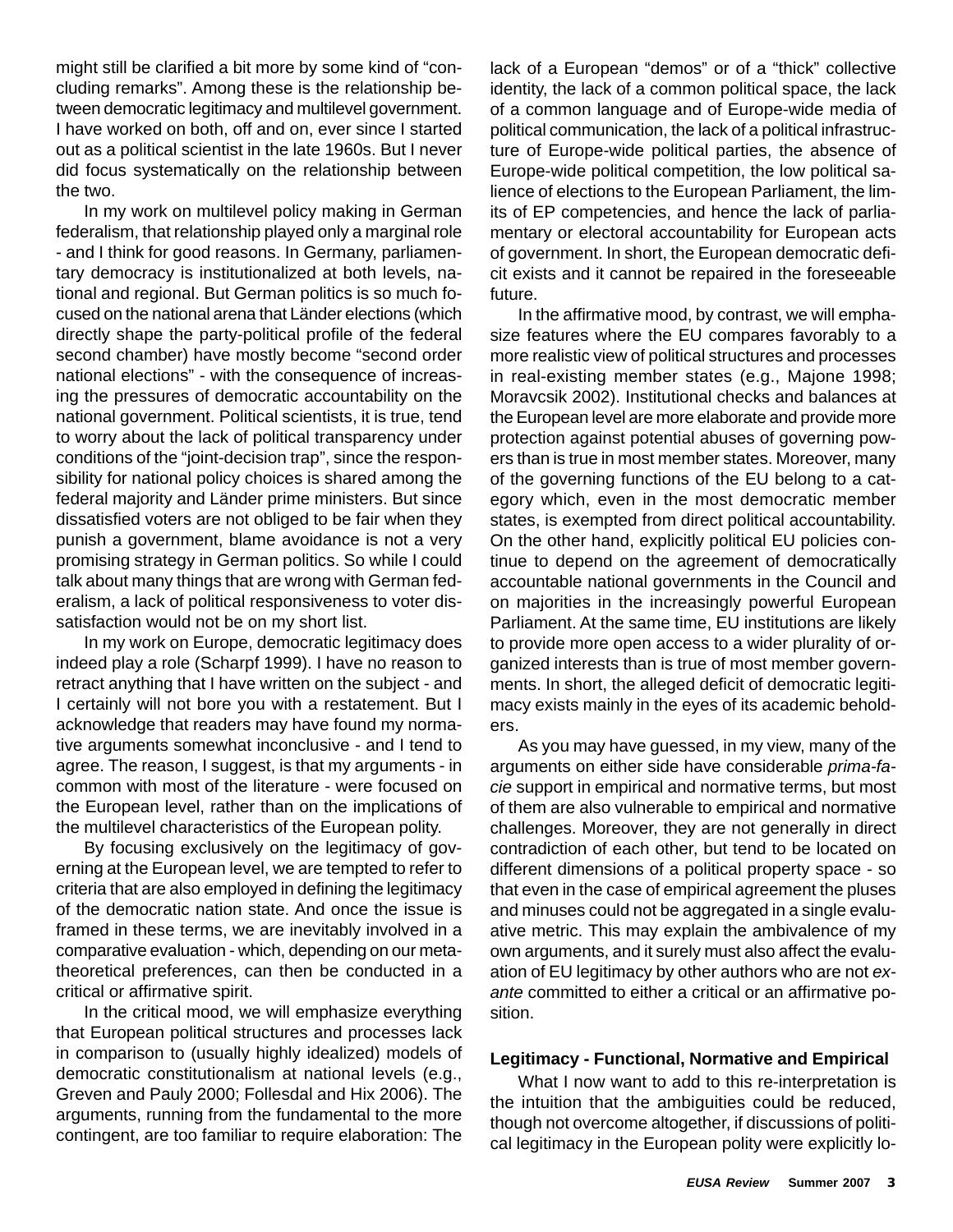cated in a multilevel framework. To make my point however, I also need to distinguish among three perspectives on political legitimacy - the functional, the normative, and the empirical.<sup>1</sup>

In my view, the functional perspective is basic in the sense that it must also provide the reference for concepts of normative and empirical legitimacy. It addresses the fundamental problem of political systems to find acceptance of exercises of governing authority that run against the interests or preferences of the governed (Luhmann 1969, 27-37). Such acceptance may be motivated by an expectation of effective controls and sanctions, or by widely shared (and hence socially stabilized) beliefs that imply a moral obligation to comply. Both motives may or may not coexist. But in political systems that cannot also count on voluntary compliance based on normative legitimating beliefs, effective government would depend entirely on extensive and very expensive behavior controls and sanctions, and perhaps also on the repression of dissent and opposition. In other words, legitimacy is a functional prerequisite of efficient and liberal forms of government.

In the normative perspective, therefore, political philosophy and public discourses will propose and criticize arguments that could support an obligation to obey under conditions where compliance would violate the actor's interests and could be evaded at low costs. In modern, Western polities, such legitimating arguments tend to focus on institutional arrangements ensuring democratic participation, the accountability of governors and safeguards against abuses of governing powers.

From an empirical perspective, finally, what matters is the compliance with exercises governing authority that is based on legitimating beliefs, rather than on threats and sanctions. The focus of empirical research may thus be either on beliefs or directly on compliance behavior. In both cases, however, empirical findings will encounter problems of theoretical validity. In the first case, the notoriously loose coupling between professed beliefs and actual behavior should make us hesitate to put too much weight on Eurobarometer data about general support for, or trust in, EU and national institutions.<sup>2</sup> By contrast, empirical indicators of actual compliance behavior might be caused by the fear of effective sanctions as well as by string legitimating beliefs. That would be less of a problem with data about non-sanctioned political behavior expressing greater or lesser support for governing authority. Thus falling electoral participation rates, rising electoral volatility, more rapid government turnover, a rise of radical or system-critical political parties, and a growing incidence of violent protest could be taken as valid indicators of declining political legitimacy. But since legitimacy should sustain actual

compliance even in the absence of effective enforcement, one might also interpret increasing tax evasion, corruption and rising crime rates as indicators of declining political legitimacy.

If we now try to make use of these perspectives in evaluating political legitimacy in the multilevel European polity, it is clear that normative criteria can be discussed by reference to either the European or the national level. In the empirical perspective, however, the situation is different. While public-opinion data may include questions referring to both levels, the quality of the responses and their causal significance remain dubious at best. Information on the behavioral indicators, by contrast, which would be of obvious causal relevance, seems to be available only for national polities. Worse yet, it seems practically impossible to define behavioral patterns from which theoretically valid inferences on the greater or lesser acceptance of the Union's governing authority could be derived. Upon reflection, the reason appears clear: The EU does not have to face the empirical tests of political legitimacy because it is shielded against the behavioral responses of the governed by the specific multilevel characteristics of the European polity.

In contrast to federalism in the United States (where the national government has its own administrative and judicial infrastructure at regional and local levels), practically all EU policies must be implemented by the member states. Yet in contrast to German federalism (where most national legislation is implemented by the Länder and communes), political attention and political competition in Europe are not concentrated on the higher (i.e., European) level. European elections are not instrumentalized by political parties to shape European policy choices, and they are not perceived by disaffected voters as an opportunity to punish the EU government. In short, with very few exceptions (mainly where the Commission may prosecute business firms for a violation of competition rules), the EU does not have to confront the subjects of its governing authority, neither directly on the street nor indirectly at the ballot box.

Instead, it is national governments who must enact and enforce European legislation. In the BSE scare that had been badly mishandled by the EU (Vos 2000), it was they who had to slaughter and destroy hundreds of thousands of healthy cows when EU rules did not allow the export of meat from herds that were inoculated against BSE - and of course it was they who had to call out the police when protesters tried to block the massacre. As a consequence, two national ministers had to resign in reaction to rising voter dissatisfaction<sup>3</sup> - just as national governments must generally pay the electoral price if voters are frustrated with the effects of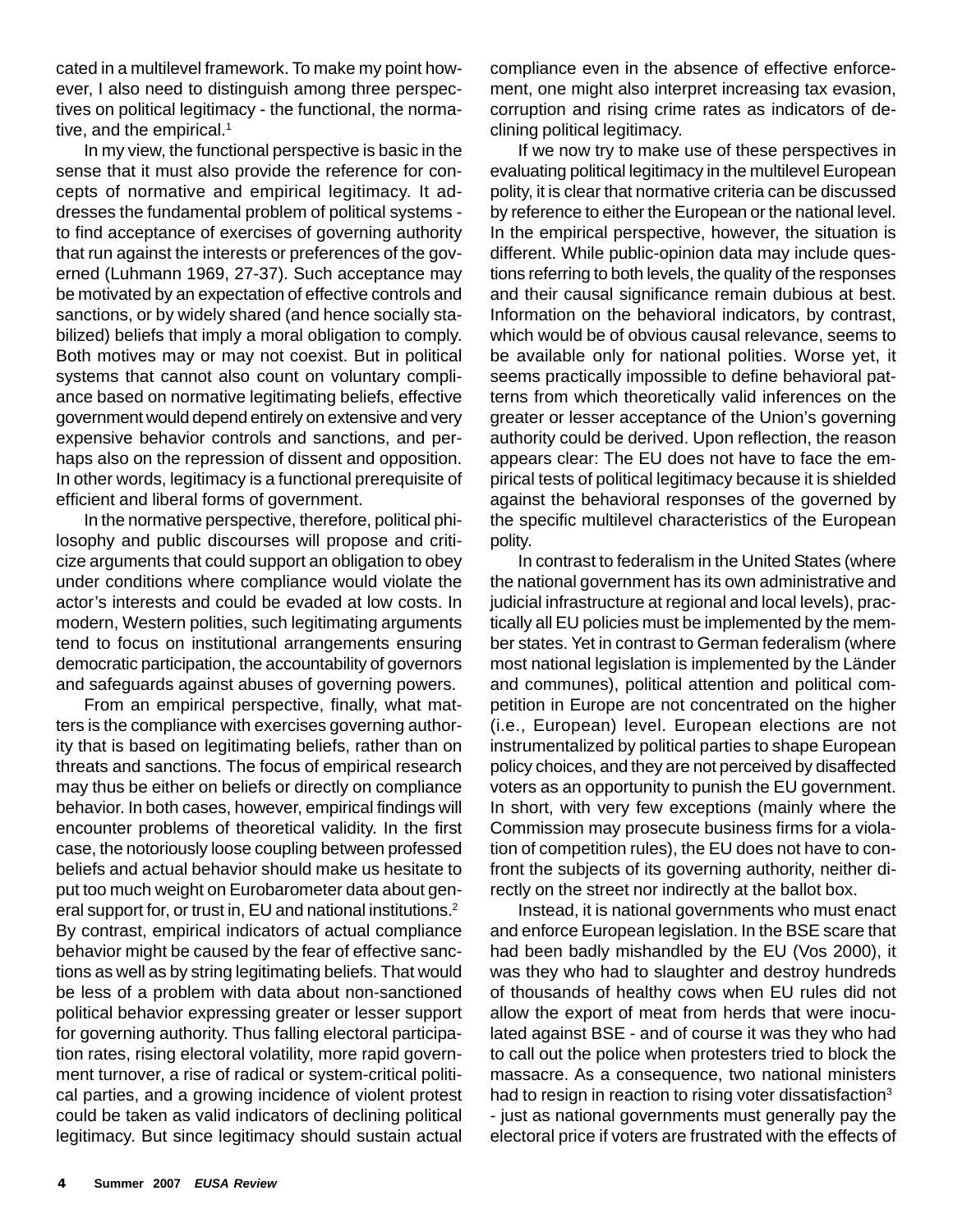EU rules on food standards, state aids, public procurement, service liberalization, takeover rules or university admissions.

By contrast, the EU is not directly affected either by an erosion of political support or by an erosion of voluntary compliance among the target population of its governing authority. Since that is so, it is essentially correct to say that in relation to private citizens, the empirical legitimacy of the EU's governing authority depends entirely on the legitimacy resources of its member states.

## **Two Normative Implications**

From a normative perspective, this empirical conclusion has two major implications. The first is that the legitimacy of the EU cannot, and need not, be judged by reference to criteria and institutional conditions that are appropriate for judging democratic nation states. It is true, as EU lawyers do not cease to emphasize, that the direct effect of EU law has bestowed directly enforceable *rights* on firms and individuals - first economic rights and now even citizenship rights. Yet if the function of legitimacy is to motivate compliance with *undesired obligations*, what matters for the EU is the compliance of governments, parliaments, administrative agencies and courts within member states - which, incidentally, has always been the focus of empirical compliance research, including the one that just received EUSA's best-book award (Falkner et al. 2005; see also, Börzel et al. 2007).

Empirically, therefore, the EU is best understood as a government of governments, rather than a government of citizens. In that role, moreover, it is extremely dependent on voluntary compliance. Unlike national governments which can and do reinforce normative obligations with the threat of effective and potentially very drastic enforcement measures, the EU has no enforcement machinery which it could employ against member governments: no army, no police force, no jails - even the fines which the Court may impose in Treaty violation proceedings could not be collected against determined opposition.

If that is acknowledged, the normative discussion of EU legitimacy should also focus primarily on the relationship between the Union and its member states and on the normative arguments that could oblige their governments to comply with undesired EU rules. Now if the same question were asked in the German multilevel polity, a sufficient answer would point to the superior input legitimacy of political processes at the national level. Länder governments refusing to comply with federal legislation would thus violate the principles of popular sovereignty and representative democracy. Since the same answer could not be given for the EU, considerations of output legitimacy would necessarily have greater weight here.4

From the perspective of member governments it would thus be relevant to ask in what ways and to what extent membership in the European Union increases or reduces their capacity to ensure peace and security and to improve the welfare of the societies for which they are responsible? If national discourses about European legitimacy were framed in these terms, much of the present sense of malaise might evaporate.<sup>5</sup>

My main concern, however, is with the second implication of the multilevel perspective on political legitimacy. If the Union depends so completely on its member states, then the potential effects of EU membership on their legitimacy should also have a place in normative analyses. These effects may be positive or negative. Most important among the positive effects is surely the maintenance of peaceful relations among European nations which, for centuries, had been mortal enemies. At the same time, European integration helped to stabilize the transition to democracy, first in West Germany and perhaps also in Italy, then in Greece, Portugal and Spain, and then again in the Central and Eastern European accession states (Judt 2005).

More generally, one should think that the EU is strengthening the political legitimacy of its member states because it is dealing with problems that could no longer be resolved at national levels. While this argument has analytical merit, it is surprisingly difficult to substantiate empirically.<sup>6</sup> In any case, moreover, it would need to be balanced against the possibility that many of the problems with which member states now must cope have been created by European integration in the first place, and that these may weaken political legitimacy at the national level (Bartolini 2005). It is these possibilities to which I will now turn.

## **European Constraints on the Political Legitimacy of Member States**

There is no question that the EU is imposing tight constraints on the capacity for autonomous political action of its member states - in monetary policy, in fiscal policy, in economic policy and in an increasing range of other policy areas. But to think that these constraints could undermine political legitimacy at the national level seems still a surprising proposition. Given the central role of national governments not only as "masters of the treaties" and as unanimous decision-makers in the second and third pillars, but also in legislation by the "Community Method" in the first pillar, in Comitology and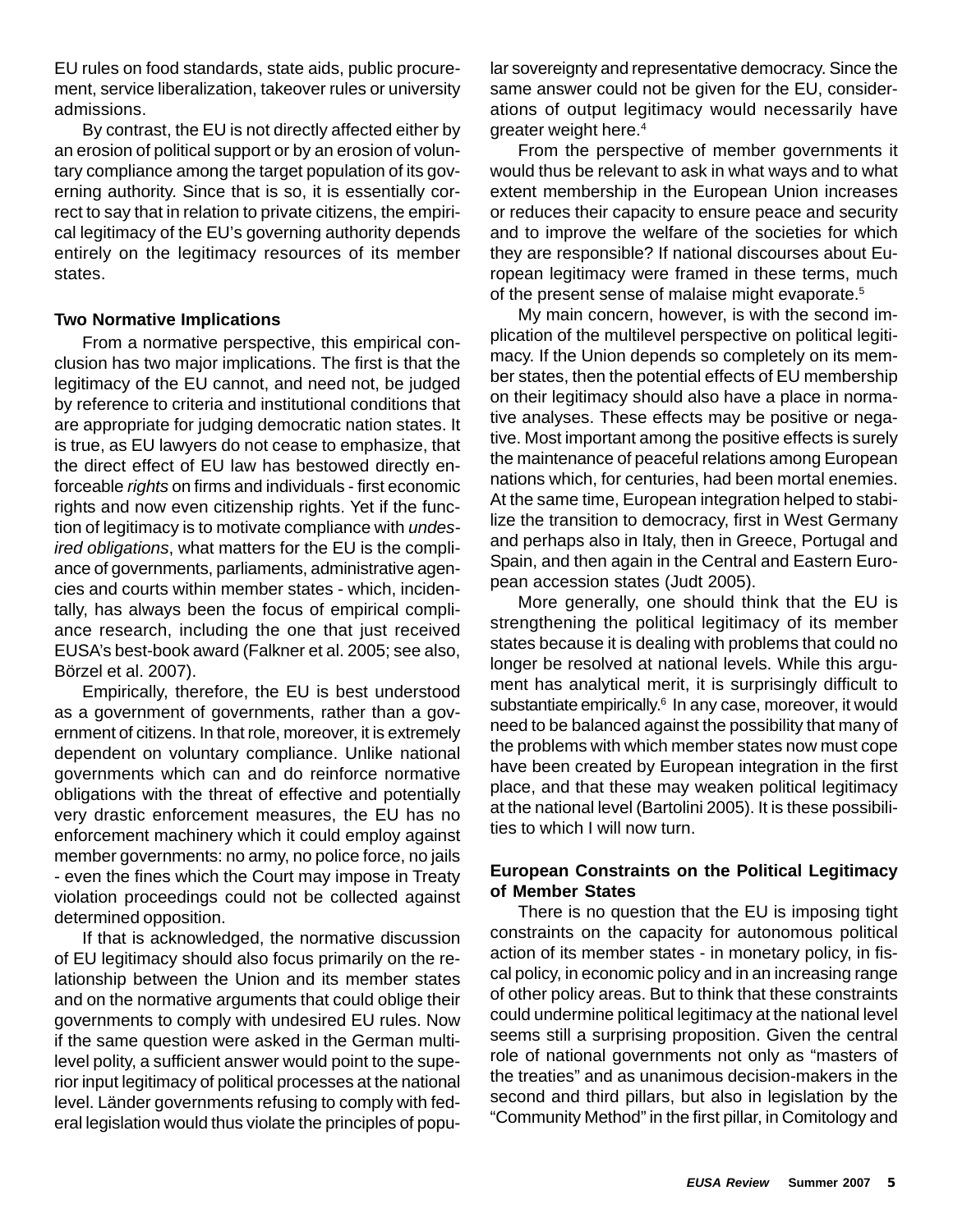in the Open Method of Coordination, one ought to think that these constraints are mostly self-imposed, and probably for good economic and political reasons (Garrett 1992; Moravcsik 1998; Moravcsik and Sangiovanni 2003); in other words, *volenti non fit iniuria*?

This is a fair argument as far as it goes. But it doesn't go very far for two reasons. First, the argument applies only to the "political modes" of EU policy making in which the governments of member states have a controlling role, but it does not apply to the "non-political modes" in which the Commission, the Court and the European Central Bank are able to impose policy choices without any involvement of member governments or the European Parliament, for that matter (Scharpf 2000). I will return to that in a moment.

Moreover, even for political choices, the argument holds only the first time around, when the EU is writing on a clean slate. In that case, unanimity or very high consensus requirements will indeed prevent the adoption of policies that would violate politically salient interests in member states. And if no agreement is reached, national capabilities - whatever they may amount to will remain unimpaired. But once the slate is no longer clean, these same consensus requirements will lose their benign character. Now existing EU rules - whether adopted by political or nonpolitical modes - are extremely hard to change in response to changed circumstances or changed political preferences. European law will thus remain in place even if many or most member states and a majority in Parliament would not now adopt it. This constraint may be felt most acutely by recent accession states who had to accept the huge body of existing European law as a condition of their membership, and who have little or no hope of later changing those parts of the *acquis* that do not fit their own conditions or preferences.

What matters even more here, however, is how the high consensus requirements of the political modes increase the autonomy and the power of EU policy making in the non-political modes (Tsebelis 2002, chapter 10). In the case of the European Central Bank, it is true, the impotence of politically accountable actors was brought about intentionally (though perhaps unwisely) by the governments negotiating over the Monetary Union. The same cannot be said, however, for the non-political policy-making powers of the Commission and the Court.

Of course, the Court's responsibility to interpret the law of the Treaty and secondary European law was also established intentionally, and so were the Commission's mandate to prosecute, and the Court's powers to punish Treaty violations. What was not originally foreseen, however, was the boldness with which the Court would establish the doctrines claiming "direct effect" and "supremacy" for European law (DeWitte 1999; Alter 2001) - and how these would then allow it to enforce its specific interpretation of very general Treaty commitments. What also could not have been known in advance is how the potential range of the Court's powers of interpretation could be strategically exploited by the Commission if and when it would choose to initiate Treaty violation proceedings against a member state - and how successful prosecutions against some governments would then be used to change the political balance in the Council in favor of directives proposed by the Commission which otherwise would not have been supported by a qualified majority (Schmidt 2000).

Moreover, the substantive range of judicial legislation is greatly extended by the fact that its exercise is practically immune to attempts at political correction. If the Court's decision is based on an interpretation of the Treaty, it could only be overturned by an amendment that must be ratified in all twenty-seven member states. Given the extreme heterogeneity of national interests and political preferences, that is not an eventuality that the Commission and the Court need to worry about. Nor is the situation very different for interpretations of secondary EU law. In fact, the inevitable compromises among national interests favor vague and ambivalent formulations in EU regulations and directives that are effectively invitations to judicial specification. Attempts at political correction would then depend upon an initiative of the Commission and the support of qualified majorities in the Council, and if the Council should wish to change the Commission's proposal, it could only do so through a unanimous decision. As a consequence, the potential for judicial legislation is greater in the EU than under any national constitution.

## **Negative Integration and Empirical Legitimacy?**

But why should one think that the non-political powers of the Commission and the Court could interfere with the political legitimacy of EU member states? A general argument might point to the inevitable loss of national autonomy and control and the reduced domain of democratically accountable governing. Instead, I wish to present a narrower argument that focuses on a specific vulnerability of national political legitimacy to the rules of negative integration that are being promoted by judicial legislation.

 On the first point, I return to the distinction between normative and empirical perspectives on legitimacy. In normative discourses, the focus is on the vertical relationship between governors and the governed. What matters are institutional arrangements ensuring, on the one hand, responsive government and political account-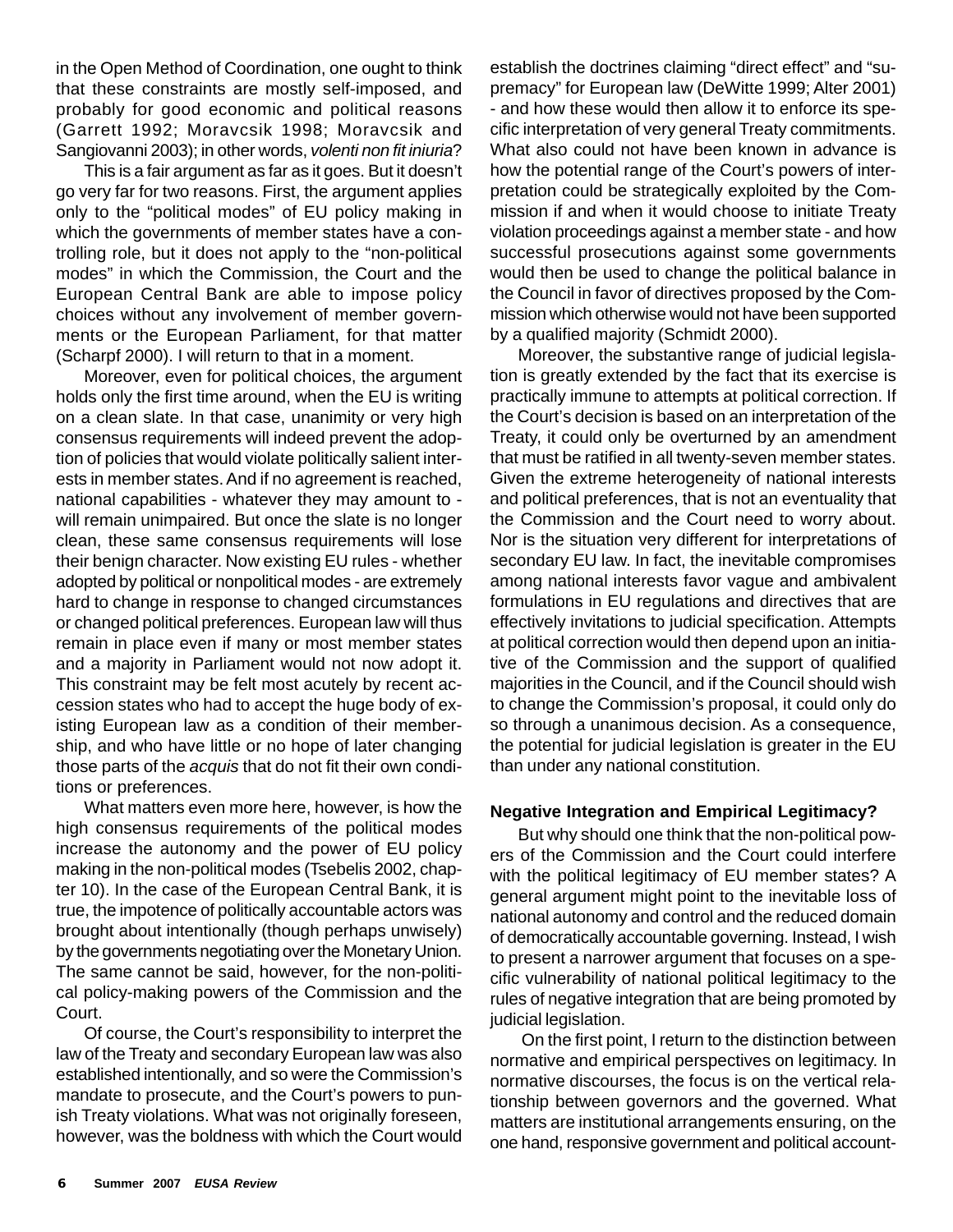ability and preventing, on the other hand, the abuse of governing powers through the protection of human rights and the rule of law. At the empirical level as well, trust in the effectiveness of these vertical safeguards must play a significant role in legitimacy beliefs.

But that is not all. Voluntary compliance also has a horizontal dimension in which individual subjects will respond to perceptions of each others' non-compliance. In game-theoretic terms, this relationship can be modeled as an n-person prisoners' dilemma in which compliance must erode in response to information about unsanctioned noncompliance (Rapoport 1970). This theoretical intuition is confirmed by empirical research on tax evasion (Levi 1988), or on the survival or decline of cooperative institutions (Ostrom 1990), as well as by experimental research (Fehr and Fischbacher 2002) all of which demonstrate that voluntary compliance with rules, whether imposed or agreed-upon, does indeed erode as a consequence of perceived non-compliance. Why should I remain law-abiding if others are allowed to get away scot-free? Hence we must assume that effective legitimating beliefs will also include expectations of a basic mutuality and fairness among citizens and of a basic reciprocity between the consumption of public goods and the obligation to contribute to their production (Rothstein 1998). It is these expectations which are vulnerable to the removal of national boundaries through negative integration (Scharpf 1999, chapter 2).

Even in the original EEC Treaty, governments had signed sweeping commitments to negative economic integration. Customs duties and quantitative restrictions to free trade and "all measures having equivalent effect" were to be prohibited, obstacles to the free movement of persons, services and capital should be abolished, undistorted competition in the internal market was to be ensured, and any discrimination on grounds of nationality was to be ruled out. In the original understanding, however, these were political commitments whose more precise meaning and reach would in due course be spelled out through further negotiations among governments and through political legislation at the European level - and whose consequences could be controlled through re-regulation at the European level.

Under the unanimity rule, however, political progress toward market integration was slow. Beginning in the early 1970s, therefore, the Court began to give direct effect to these Treaty commitments. But given the intrinsic limitations of judicial power, it could only strike down national regulations that impeded free trade and free movement, but it could not itself re-regulate the underlying problems at the European level. The resulting asymmetry was only somewhat reduced when the Single European Act introduced the possibility of qualified majority voting in the Council for regulations implementing the Internal Market program. Where conflicts of interest among member states are politically salient, European regulations can still be blocked very easily, whereas judicial legislation continues to extend the reach of negative integration (Weiler 1999).

This asymmetry of negative and positive integration has effects that may undermine expectations of reciprocity at the national level. Now capital owners may evade or avoid income and inheritance taxes by moving their assets to Luxembourg; firms may relocate production to low-cost countries without reducing their access to home markets; local service providers may be replaced by competitors producing under the regulations and wages prevailing in their home country; national firms may avoid paying the "tax-price" for their use of public infrastructure by creating financing subsidiaries in member states with the lowest taxes on profits; and by the latest series of ECJ decisions, companies are allowed to evade national rules of corporate governance by creating a letter-box parent company in a low-regulation member state. Many of these examples, and the list could easily be extended, can be interpreted as a consequence of neo-liberal and free-trade economic preferences in the Internal-Market and Competition directories of the Commission and on the Court (Gerber 1994; Höpner and Schäfer 2007).7

But this motive alone can no longer explain the full range of Court-imposed rules of negative integration. A dramatic recent example is provided by a decision striking down, as discrimination on accounts of nationality, an Austrian regulation of admissions to medical education that had required applicants from abroad to show that they could also have been admitted in their home country (C-147/03, 01/20/2005). The Austrian rule had tried to deal with the disproportionate inflow of applications from Germany, where admissions are restricted by stringent *numerus-clausus* requirements - and when it was voided by the Court, the proportion of applicants from Germany rose to 60 percent in some Austrian universities. In response, Austria passed a new rule limiting admissions from abroad to 25 percent of the total against which the Commission again initiated Treaty violation proceedings that are presently on their way to the Court.

As an exercise in legal craftsmanship, the decision seems surprisingly weak: It is based on Article 12 of the EC Treaty - which, however, does not prohibit discrimination on grounds of nationality per se, but only "within the scope of application of this Treaty". Yet, nothing in the present Treaty, (nor even in the draft Constitutional Treaty - Art. III – 282), empowers the Union to regulate university admissions. Instead, Articles 3 and 149, to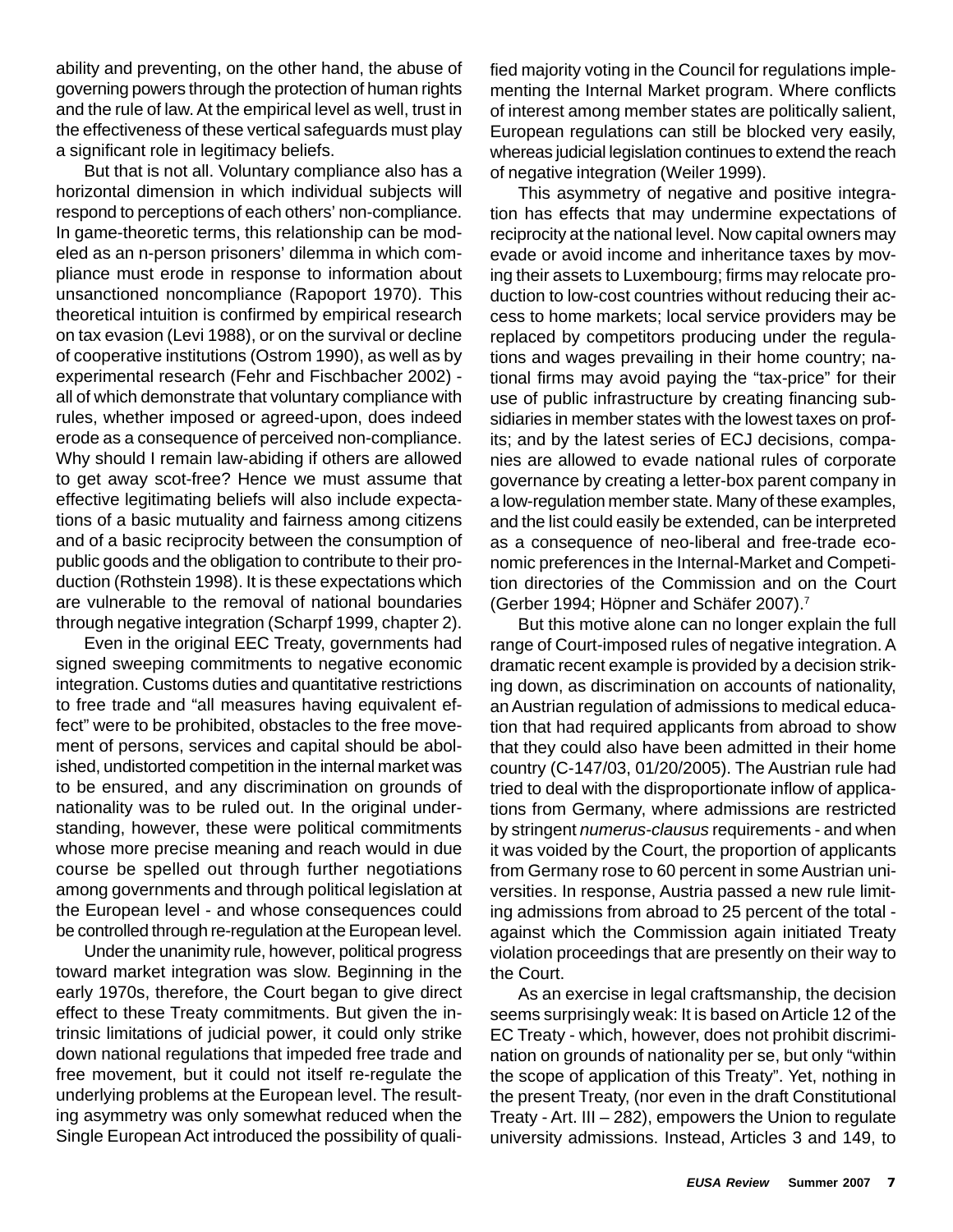which the Court referred, merely authorize the Community to make "a contribution to education" (Art 3, 1 EC) and to "encourage mobility of students and teachers" (Art. 149, 2 EC) - but with the explicit proviso that such actions should be limited to recommendations by the Council and to "incentive measures, excluding any harmonization of the laws and regulations of member states" (Art. 149, 2 and 4 EC). In other words: the "masters of the treaty" have ruled out EU legislation that could regulate admissions to member states' universities.

Moreover, these restrictions were explicitly introduced in the Maastricht Treaty to limit the expansion of the EU's role in education. Yet the Court merely cited its own *pre-Maastricht* precedent (193/83, 13/02/1985) that had had no textual basis in the Treaty, to assert that access to vocational education was within the scope of the Treaty. Apart from the arrogance with which political corrections of judicial legislation are ignored here, the decision appears remarkable for its completely one-sided concern with maximizing educational mobility and (in contrast to the legal situation among the American states) in ruling out any preference for residents of the country where the taxes are raised that finance higher education. This is like saying that the EU entitles you to claim access to a dues-financed club even if you (or your family) are not assuming the burdens of membership. Similarly, there is no concern for the structural problems Austrian medical education and medical practice will face, if half or more of the available places will go to students from abroad that are most likely to leave the country after graduation.<sup>8</sup>

This is a remarkable position which, as I said, is not logically connected to the free-market fundamentalism that may explain liberalization decisions in other areas. Instead, it must be seen as the expression of a more general pro-integration bias that treats any progress in mobility, non-discrimination and the removal of national obstacles to integration as an unmitigated good and an end in itself. In this regard, the case is by no means unique. As Dorte Sindbjerg Martinsen has shown in a fascinating series of papers, the same pro-integration bias has also been driving the case law that is progressively removing the boundaries shielding national welfare systems.9 Its intensity is revealed by the variety of Treaty bases which the Court invoked to move forward in the same direction from one case to the next - relying sometimes on the protection of migrant workers, sometimes on the freedom of service provision, sometimes on non-discrimination and sometimes on the new chapter on "citizenship of the Union". Moreover, when governments managed, by unanimous decision in the Council, to force the Court to retreat on one front, the ground was recovered a few years later by decisions

relying on another Treaty base (Martinsen 2003; 2005a; 2005b; 2005c; 2007).

This quasi-unconditional preference for more integration through the removal of national boundaries has consistently characterized the policies proposed by the Commission and enacted by the Court. Their preference is widely shared by academic specialists in European law who not only admire, and contribute to, the evolution of a largely autonomous legal system (Craig and de Búrca 1999), but also praise the functional effectiveness of "integration through law" under conditions where political integration has been weak (Weiler 1982; Cappelletti et al. 1985). Nearly the same admiration is evident in political science studies of the judicial edifice (Alter 2001; Stone Sweet 2004) and, more generally, in the way Europeanists in the social sciences view the "constitutionalization" of the European polity whether achieved through "stealth" and "subterfuge" or through explicit political action (Héritier 1999; Rittberger and Schimmelfennig 2006).

This pro-integration bias, I hasten to add, is most plausible and respectable, considering the horrors of our nationalistic pasts and the manifold benefits that we derive from the progress toward an "ever closer Union". But as long as the asymmetry between political immobilism and judicial activism persists, progress is mainly achieved by non-political action, which - since the judicial power to destroy far exceeds its capacity to create - is bound to favor negative integration. The mere removal of national boundaries, however, is likely to deepen the split between the mobile and the immobile classes in our societies, and between the beneficiaries of integration and those who have to pay its costs in terms unemployment, lower wages and higher taxes on the immobile segments of the tax base. If left unchecked, the split is dangerous for member states if it undermines the sense of mutuality and reciprocity at the empirical base of national legitimacy. And it is dangerous for the Union if it weakens the willingness or the ability of member states to maintain the voluntary compliance on which the viability of European integration continues to depend.

## **So What Could Be Done?**

To summarize, a multilevel perspective on legitimacy in the European polity suggests a change of emphasis in current normative and empirical discussions. As long as the EU is able to rely on the voluntary compliance of its member states, the alleged European Democratic Deficit loses much of its salience. Instead, the structural asymmetry between the immobilism of political, and the activism of non-political modes of EU policymaking appears more worrying. Moreover, there is a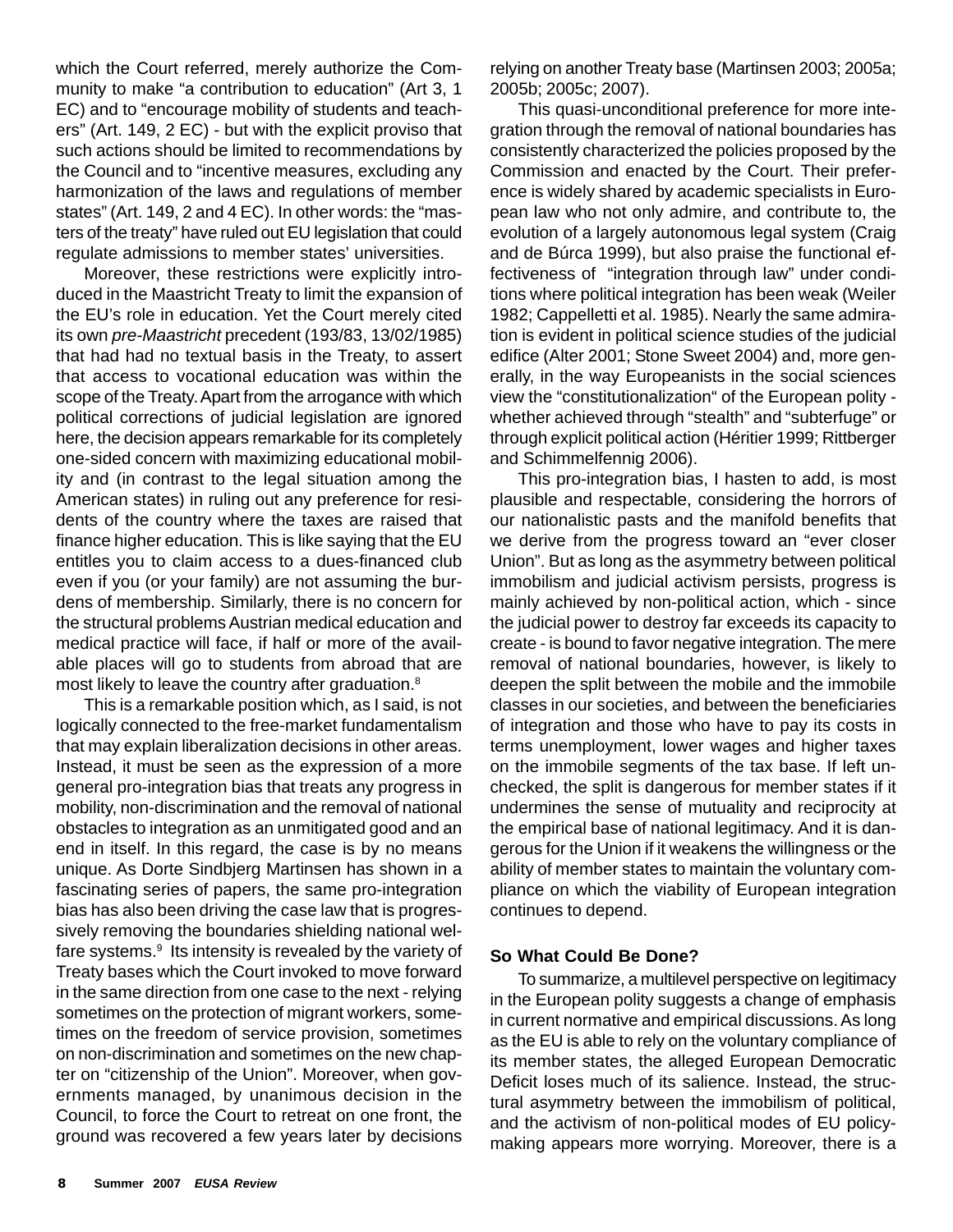danger that the unrestrained pursuit of economic and legal integration may weaken the political legitimacy of member states and endanger the voluntary compliance of governments with EU rules that violate salient national interests.

But it is difficult to see how this danger might be avoided. There is apparently no way of persuading the Commission and the Court to use their non-controllable power in a more balanced way that would give more weight to the national problems that are created by the inexorable progress of negative integration. So if judicial self-restraint cannot be counted upon, one should seek ways to increase the European capacity for political action. Given the high consensus requirements and the heterogeneity of national interests in EU 27, however, that seems a remote possibility. I am also deeply skeptical of proposals to invigorate the political modes of EU policy-making through political mobilization and the politicization of EU policy choices (Follesdal and Hix 2006; Zürn 2006). I agree with Stefano Bartolini (2005) that the most likely outcome, under present institutional rules, would be increased conflict and even less capacity for political action - as well as frustration and increased alienation among disappointed citizens. And, for reasons explained elsewhere (Scharpf 1999) I would be even more skeptical of institutional reforms that would reduce the veto power of the Council in favor of majority rule in the European Parliament.

Instead, one might think of creating a defense for politically salient national concerns that avoids the disruptive consequences of open noncompliance and that does not depend on the good will of the Commission and the Court. A while ago I suggested that this could be achieved through a form of politically controlled optouts (Scharpf 2006). Member states could then ask the Council to be exempted, in a specific case, from a particular EU rule which their view would violate highly salient national interests. I still think this would be a good idea: the Council could be counted upon to prevent optouts at the expense of other member states, but in the absence of significant externalities it would also have more sympathy with the plight of a fellow government than could be expected from the Commission or the Court. At the same time, the prospect that one could later apply for an opt-out might facilitate agreement in the Council on new EU legislation and thus strengthen the political modes of EU policy-making. As far as I know, however, this idea has not found any takers.

So I must leave it at that. I certainly cannot say that I have a solution. Yet I am persuaded that there is indeed an important problem - on which, as we used to say, much research remains to be done. I look forward to watching it from the sidelines.

#### **References**

Alter, Karen J. 2001: Establishing the Supremacy of European Law. The Making of an International Rule of Law in Europe. Oxford: Oxford University Press.

Bartolini, Stefano 2005: Restructuring Europe. Centre Formation, System Building, and Political Structuring Between the Nation State and the European Union. Oxford: Oxford University Press.

Bornschier, Volker, Mark Herkenrath and Patrick Ziltener 2004: Political and Economic Logic of Western European Integration. A Study of Convergence Comparing Member and Non-Member States 1980-1998. In: European Societies 6 (1), 71-96.

Börzel, Tanja A., Meike Dudziak, Tobias Hofmann, Diana Panke, and Carina Sprungk 2007: Recalcitrance, Inefficiency and Support for European Integration. Why Member States Do (Not) Comply with European Law. CES Working Paper 148. Cambridge, MA: Harvard University.

Cappelletti, Mauro, Monica Seccombe and Joseph H.H. Weiler 1985: Integration through Law: Europe and the American Federal Experience. Berlin: De Gruyter.

Craig, Paul and Gráinne de Búrca (eds.), The Evolution of Law. Oxford: Oxford University Press.

DeWitte, Bruno 1999: Direct Effect, Supremacy, and the Nature of the Legal Order. In: Paul Craig and Gráinne de Búrca (eds.), The Evolution of Law. Oxford: Oxford University Press, 177-214.

Falkner, Gerda, Oliver Treib, Miriam Hartlapp and Simone Leiber 2005: Complying with Europe. EU Harmonization and Soft Law in the Member States. Cambridge: Cambridge University Press.

Fehr, Ernst and Urs Fischbacher 2002: Why Social Preferences Matter - The Impact of Non-Selfish Motives on Competition, Cooperation and Incentives. In: The Economic Journal 112 (March), C1-C33.

Ferrera, Maurizio 2005: The Boundaries of Welfare. European Integration and the New Spatial Politics of Social Protection. Oxford: Oxford University Press.

Follesdal, Andreas and Simon Hix 2006: Why There Is a Democratic Deficit in the EU: A Response to Majone and Moravcsik. In: Journal of Common Market Studies 44 (3), 533- 562.

Garrett, Geoffrey 1992: International Cooperation and Institutional Choice: The European Union's Internal Market. In: International Organization 46 (2), 533-560.

Gerber, David J. 1994: Constitutionalizing the Economy: German Neo-Liberalism, Competition Law and the 'New Europe'. In: American Journal of Comparative Law 42 (1), 25- 84.

Greven, Michael Th. and Louis W. Pauly (eds.) 2000: Democracy Beyond the State? The European Dilemma and the Emerging Global Order. Lanham: Roman & Littelfield.

Harmes, Adam 2006: Neoliberalism and Multilevel Governance. In: Review of International Political Economy 13 (5), 725-749.

Héritier, Adrienne 1999: Policy-Making and Diversity in Europe. Escaping from Deadlock. Cambridge: Cambridge University Press.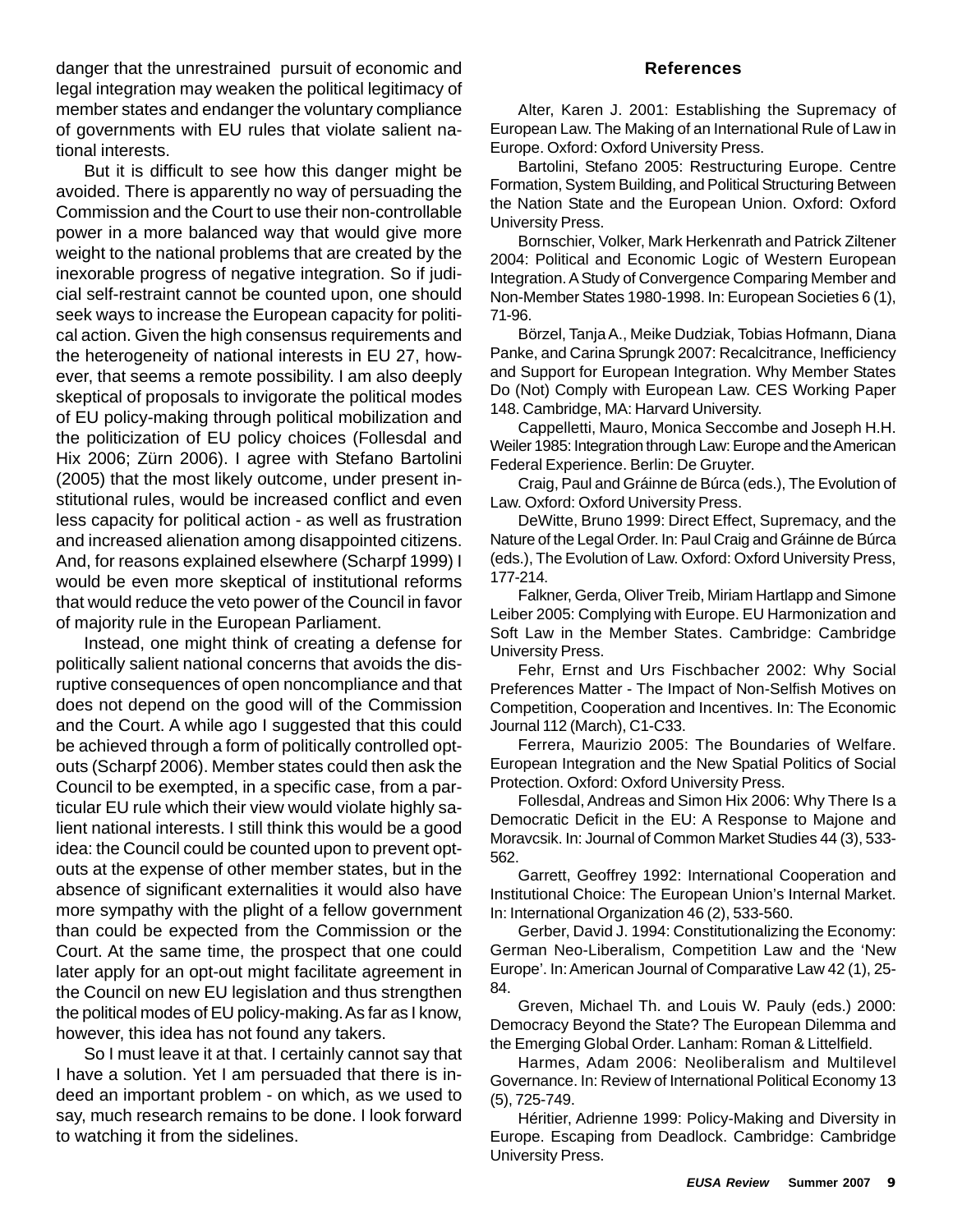Höpner, Martin and Armin Schäfer 2007: A New Phase of European Integration. Organized Capitalism in Post-Ricardian Europe. MPIfG Discussion Paper 07/4. Cologne: Max Planck Institute for the Study of Societies. http://www.mpi-fgkoeln.mpg.de/pu/mpifg\_dp/dp07-4.pdf

Hurrelmann, Achim 2007: Constructions of Multilevel Legitimacy in the European Union: A Study of German and British Media Discourse. Paper Prepared for EUSA Tenth Biennial International Conference, Montreal, May 17-19, 2007.

Imort, Michael 2001: Reactions to BSE in Germany: *Wurst* Case Scenario or Ecochondria? Paper presented at the first annual conference on Developments in Europe on October 19, 2001, at The Viessmann Research Centre on Modern Europe Wilfrid Laurier University, Waterloo, Ontario, Canada. http://www.wlu.ca/viessmann/papers/conf\_1/Imort.pdf

Judt, Tony 2005: Postwar. A History of Europe Since 1945. London: Penguin Books.

Levi, Margaret 1988: Compliance with the Commonwealth Income Tax in Australia. In: Margaret Levi, Of Rule and Revenue. Berkeley: University of California Press, 145-179.

Luhmann, Niklas 1969: Legitimation durch Verfahren. Neuwied: Luchterhand.

Majone, Giandomenico 1998: Europe's 'Democratic Deficit': The Question of Standards. In: European Law Journal 4 (1), 5-28.

Martinsen, Dorte Sindbjerg 2003: Who Has the Right to Intra-European Social Security? From Market Citizens to European Citizens and Beyond. EUI Working Paper Law No. 2003/13. Florence: European University Institute.

Martinsen, Dorte Sindbjerg 2005a: The Europeanization of Welfare - The Domestic Impact of Intra-European Social Security. In: Journal of Common Market Studies 43 (5), 1027- 1054.

Martinsen, Dorte Sindbjerg 2005b: Towards an Internal Health Market with the European Court. In: West European Politics 28 (5), 1035-1056.

Martinsen, Dorte Sindbjerg 2005c: Social Security Regulation in the EU: The De-Territorialization of Welfare? In Gráinne de Búrca (ed.), EU Law and the Welfare State. Oxford: Oxford University Press, 89-111.

Martinsen, Dorte Sindbjerg 2007: The Social Policy Clash. EU Cross-Border Welfare, Union Citizenship and National Residence Clauses. Paper Prepared for the EUSA Tenth Biennial International Conference, Montreal, Canada, May 17- 19, 2007.

Moravcsik, Andrew and Andrea Sangiovanni 2003: On Democracy and 'Public Interest' in the European Integration. In: Renate Mayntz and Wolfgang Streeck (eds.), Die Reformierbarkeit der Demokratie. Innovationen und Blockaden. Frankfurt: Campus, 122 – 150.

Moravcsik, Andrew 1998: The Choice for Europe. Social Purpose and Sttate Power from Messina to Maastricht. Ithaca: Cornell University Press.

Moravcsik, Andrew 2002: In Defense of the 'Democratic Deficit': Reassessing Legitimacy in the European Union. In: Journal of Common Market Studies 40 (4), 603-624.

Ostrom, Elinor 1990: Governing the Commons. The Evolution of Institutions for Collective Action. Cambridge: Cambridge University Press.

Rapoport, Anatol 1970: N-Person Game Theory, Concepts and Applications. Ann Arbor: University of Michigan Press.

Rittberger, Berthold and Frank Schimmelfennig 2006: Explaining the Constitutionalization of the European Union. In: Journal of European Public Policy 13 (8), 1148-1167.

Rothstein, Bo 1998: Just Institutions Matter. The Moral and Political Logic of the Universal Welfare State. Cambridge: Cambridge University Press.

Scharpf, Fritz W. 1999: Governing in Europe. Effective and Democratic? Oxford: Oxford University Press.

Scharpf, Fritz W. 2000: Notes Toward a Theory of Multilevel Governing in Europe. In: Scandinavian Political Studies 24 (1), 1-26.

Scharpf, Fritz W. 2006: The Joint-Decision Trap Revisited. In: Journal of Common Market Studies 44, 845-864.

Schmidt, Susanne K. 2000: Only an Agenda Setter? The European Commission's Power Over the Council of Ministers. In: European Union Politics 1 (1), 37-62.

Schmidt, Vivien A. 2006: Democracy in Europe. The EU and National Polities. Oxford: Oxford University Press.

Stone Sweet, Alec 2004: The Judicial Construction of Europe. Oxford: Oxford University Press.

Tsebelis, George 2002: Veto Players. How Political Institutions Work. New York: Russell Sage Foundation.

Vos, Ellen 2000: EU Food Safety Regulation in the Aftermath of the BSE Crisis. In: Journal of Consumer Policy 23 (3), 227-255.

Weiler, J.H.H. 1982: The Community System. The Dual Character of Supranationalism. In: Yearbook of European Law 1, 257-306.

Weiler, J.H.H. 1999: The Constitution of the Common Market Place: Text and Context in the Evolution of the Free Movement of Goods. In: Paul Craig and Gráinne de Búrca (eds.), The Evolution of Law. Oxford: Oxford University Press, 349- 376.

Ziltener, Patrick 2002: Wirtschaftliche Effekte des EU-Binnenmarktprogramms. CeGE Discussion Paper 15, Center for Globalization and Europeanization of the Economy. University of Göttingen. http://www.cege.wiso.unigoettingen.de/Dokumente/Diskussion/discuss\_15.pdf.

Zürn, Michael 2006: Zur Politisierung der Europäischen Union. In: Politische Vierteljahresschrift 47 (2), 242-251.

## **Notes**

1 Hurrelmann (2007) also proposes a multilevel framework, and he also focuses on "normative" and "empirical legitimacy". Since he pays no attention to the functional perspective, however, his operationalization of empirical legitimacy differs from mine.

2Hurrelmann (2007) shares these reservations and relies on comments in the quality press instead. This choice permits more differentiated analyses, but is even further removed from compliance behavior.

3 See Imort (2001). Germany had committed to destroy 400 000 cows, but after violent protests of animal-protection groups (and some recovery of the beef market) only 80000 cows were ultimately killed. A play-by-play chronicle of the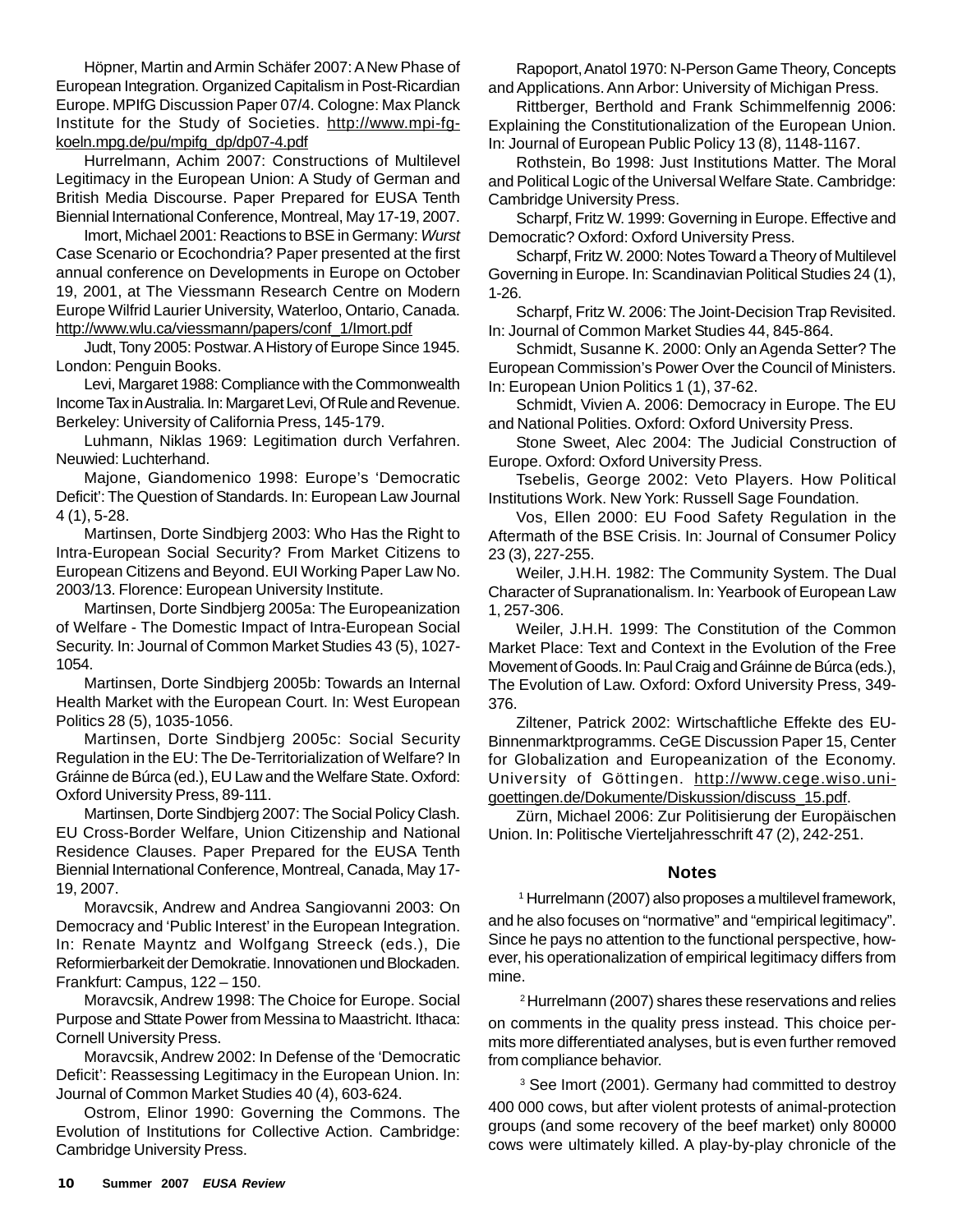BSE crisis in Germany is provided in

http://www.netdoktor.de/feature/bse/ creutzfeldt\_jakob\_chronik.htm.

4 Hurrelmann (2007) found that evaluations of the EU in the German and British quality press also emphasized output-oriented criteria.

5On the crucial importance of national discourses about the EU for legitimacy at both levels, see Schmidt (2006, chapter 5).

<sup>6</sup>There is reason to think that political legitimacy in relatively poor accession states was strengthened by the high rates of economic growth that could be achieved through a combination of European subsidies with unconstrained tax and wage competition. By contrast, the economic benefits of integration for the Union as a whole appear much more doubtful (Ziltener 2002; Bornschier et al. 2004).

<sup>7</sup> On the basic affinity between multi-level governance and neoliberal policy preferences, see Harmes (2006).

8 Apparently, Austria has a shortage of doctors as well as a perceived general need to expand its university education in spite of tight budget constraints. Having to introduce restrictive admissions examinations, as the court had suggested, in order to contain the flood of German applicants would thus be counterproductive.

9See also the magisterial study by Maurizio Ferrera (2005) which, however, is surprisingly optimistic about the possibility of a re-creation of boundaries at the European level.

*Fritz W. Scharpf is Professor and Emeritus Director of the Max Planck Institute for the Studies of Societies in Cologne Germany*

## **EUSA Executive Committee Election Results**

The results of the recent EUSA Executive Committee election are in. Neil Fligstein (University of California, Berkeley), Erik Jones (Johns Hopkins University), R. Daniel Kelemen (Rutgers University), and Craig Parsons (University of Oregon) have been elected to serve on the Executive Committee for four year terms running from 2007 to 2011.

# **EU as a Global Actor Interest Section Essay**

## **A Review of EU Development Policy** *Stephen J. H. Dearden*

The EU's role in the world development debate receives remarkably little academic attention despite the Commission's sole responsibility for trade negotiations and the scale of its aid programme, where it has a shared competence. Currently the EU is a major player in the Doha Round of WTO trade negotiations and is renegotiating its trade concessions with the African, Caribbean and Pacific (ACP) group of developing countries. In terms of aid, by 2005 assistance administered directly by the European Commission (EC) totalled •6.1 bn., making the EC the third largest aid donor after Japan and the US. At the UN the Millennium Review Summit in 2005 the EU committed itself to achieving an Official Development Assistance (ODA) target of 0.56% of Gross National Income by 2010, with the EC's own budget for external actions increasing by 4.5 % per annum over the period 2007-2013.

The framework for EU development policy was restated in the 2005 Policy Statement 'European Consensus on Development' (EC 2005). Three 'policies' are identified – the European Neighbourhood and Partnership, Pre-accession and Development Cooperation and three 'instruments' - humanitarian, stability and macro economic assistance. Here I am going to concentrate only upon the development dimension. This Statement built upon the initial 'Statement on Development Policy' (EC 2000) and reiterated many of its objectives and commitments, but also reflected the changes that had taken place in the intervening five years. In particular it placed an emphasis upon the Millennium Development Goal and made a qualified commitment toprioritising assistance to low-income developing countries (LICs). The EC had been subject to considerable criticism for its failure to direct a greater percentage of its aid programmes to the LICs. In 2000 EC ODA to the LICs had fallen to only 32% of the total, reflecting the EU's focus upon the 'near-abroad' of the Mediterranean and Central/Eastern Europe. By 2005 the share of the LIC had risen to 46% of EC aid. Administratively it reaffirmed a shift from project aid to general budgetary support to the developing countries and to performance-based assessment. Conditionality was to be expressed in a 'contract' with the partner countries, recognising that aid effectiveness can only be achieved through 'national ownership' of aid programmes by the developing country.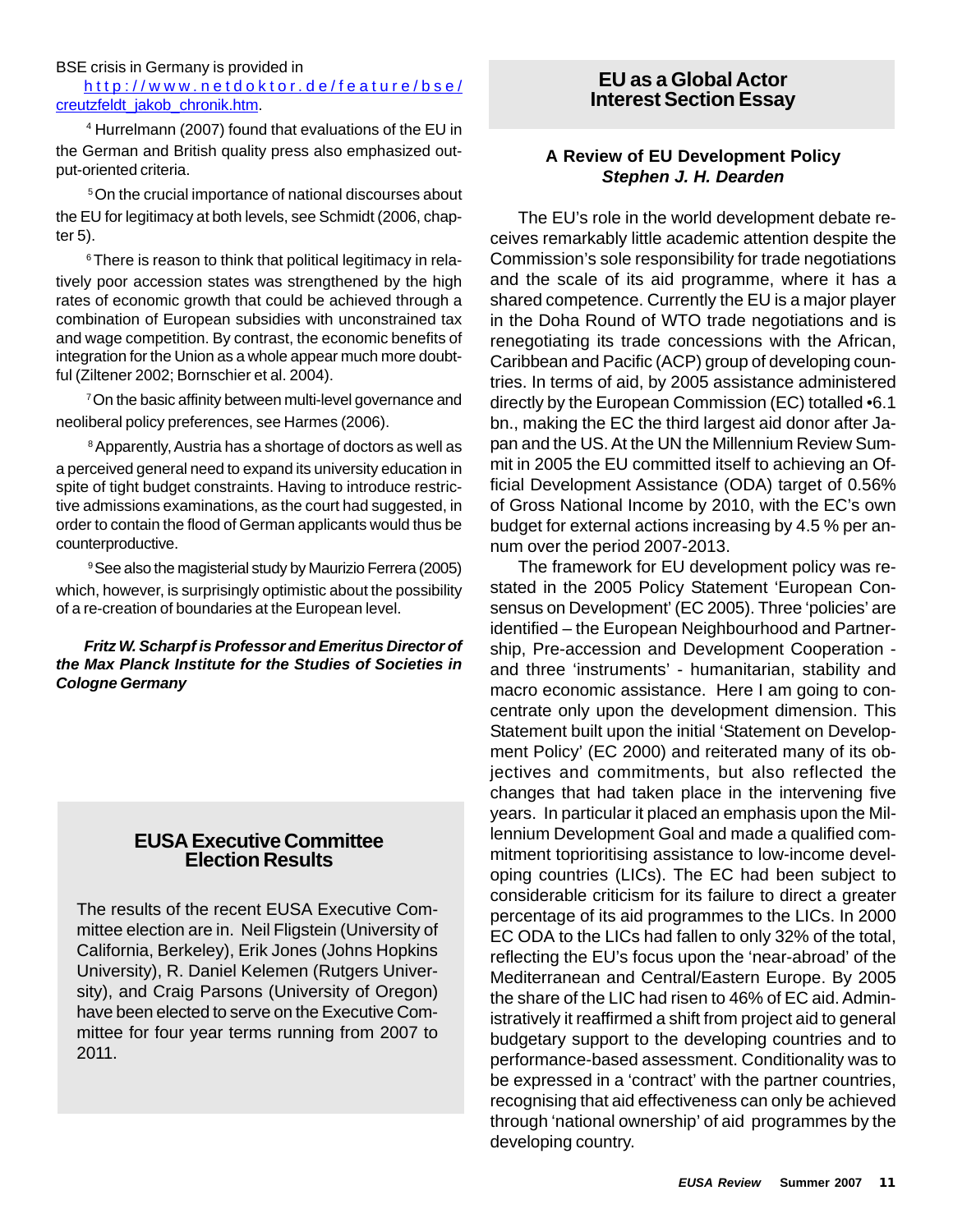The EC administered aid programme is composed of two parts – the external actions element of the general budget and the European Development Funds (EDF). The Member States contributions to the latter are separate from those to the general budget of the EU despite the Fund being administered by the Commission. The five year EDFs are the mechanism for providing the aid dimension of the Partnership Conventions with the ACP group of developing countries. These Conventions (Yaoundé, Lomé and currently Cotonou) have their origins in the colonial relations of the Member States and now covers 79 developing countries. The Conventions have both an aid and trade dimension and placed an emphasis upon continuous political dialogue with a supporting institutional framework – a unique feature in such international agreements. The administrative innovations in aid delivery under the EDFs have set the pattern for the EC's approach to its relations with the non-ACP developing states under, for example, the Mediterranean Barcelona process or in individual Association Agreements. After the organisational reforms of 2000 (EC 2000) DG Development is responsible for aid policy and programming for the ACP states, while DG Relex covers all other developing countries. EuropeAid is responsible for the implementation of these aid programmes. By 2005 of the •6 bn. of aid payments, •2.5 bn (41%) was under the EDF to the ACPs, 18% to Mediterranean countries, 10% to Asia and 5% to Latin America, with similar shares to the Balkans and the Central/Eastern Europe.

Dissatisfaction with the results of the EU's aid programme and the changing international climate at the end of the cold war led to a major review of the existing Lomé Conventions. The new Cotonou Partnership Agreement, signed in 2000, will run for 20 years, double the length of all previous Conventions (for details see Salama and Dearden 2002). A total of •25 bn. has been made available for the period 2000-2007, EDF 9 providing •13.5 bn. and the European Investment Bank (EIB) •1.7 bn., and will increase to •22.6 bn. under EDF10 for the years 2003-13. One of the major changes under Cotonou has been the radical simplification of aid instruments. These are now provided under two 'envelopes' – grants (•11.3 bn.) and a loan Investment Facility (•2.2 bn.) administered by the EIB. A particular emphasis has now been placed upon the role of the private sector in economic development, hence the creation of the substantial Investment Facility. Grants will continue to be allocated under national and regional Indicative Programmes, based upon the preparation of Country Support Strategies, but the EC will continue to shift its emphasis from funding individual projects to more general sectoral and budget support. For this to

succeed a much closer political dialogue will be required between the EC and the governments of the recipient countries. Cotonou continues the process begun under Lomé IV where the funds allocated to an ACP are subject to a process of rolling review, assessed both for need and performance. This assessment will increasingly fall upon the local Delegations under the process of decentralisation begun in 2000 with the administrative reforms.

The political dialogue with individual ACPs has inevitably become more intense as the EU has placed increasing emphasis upon human rights, democracy and the rule of law. Under Cotonou these are regarded as 'essential elements' whose infringement may lead to the imposition of sanctions including the suspension of aid. In addition Cotonou includes reference to 'good governance', which after opposition from the ACPs was included as a separate 'fundamental element'. Although the sanction procedure is slightly different, failures in the case of good governance can still result in the suspension of the EC's aid programme. To overcome the problems of failing ACP governments Cotonou also placed an emphasis upon the potential role of non-state actors. This includes local government, trade unions, farmers' organisations, local NGOs and the private sector. To support their role in fostering good governance and in service delivery the EC allocated substantial funds to building their capacity. Institution building, gender and environment considerations were all identified in Cotonou as 'cross-cutting' issues to be addressed across all of the EC's development initiatives.

Cotonou also included a significant change in the trade concessions that were to be offered to the ACPs. Under all previous Conventions the ACPs were granted non-reciprocal tariff-free access to the EU market for their manufactured exports and for most of their primary commodities, with the principal exception of a number of CAP products; specific arrangements existed for bananas, run, beef and sugar under the Commodity Protocols. After a successful challenge to its banana regime before the WTO the EU required that the Cotonou Agreement be WTO compatible through adopting the principle of reciprocity. While the WTO allows non-reciprocal trade concessions to be offered to low income developing countries the ACP group includes a number of middle income developing countries who would not qualify for such concessions. Although the EU has obtained a waiver from the WTO this will expire in 2008, by which time the EU is expecting the ACPs to have successfully negotiated Economic Partnership Agreements (EPA)(see ODI June 2006). These are being negotiated in regional groupings of the ACPs and the intension is that these new agreements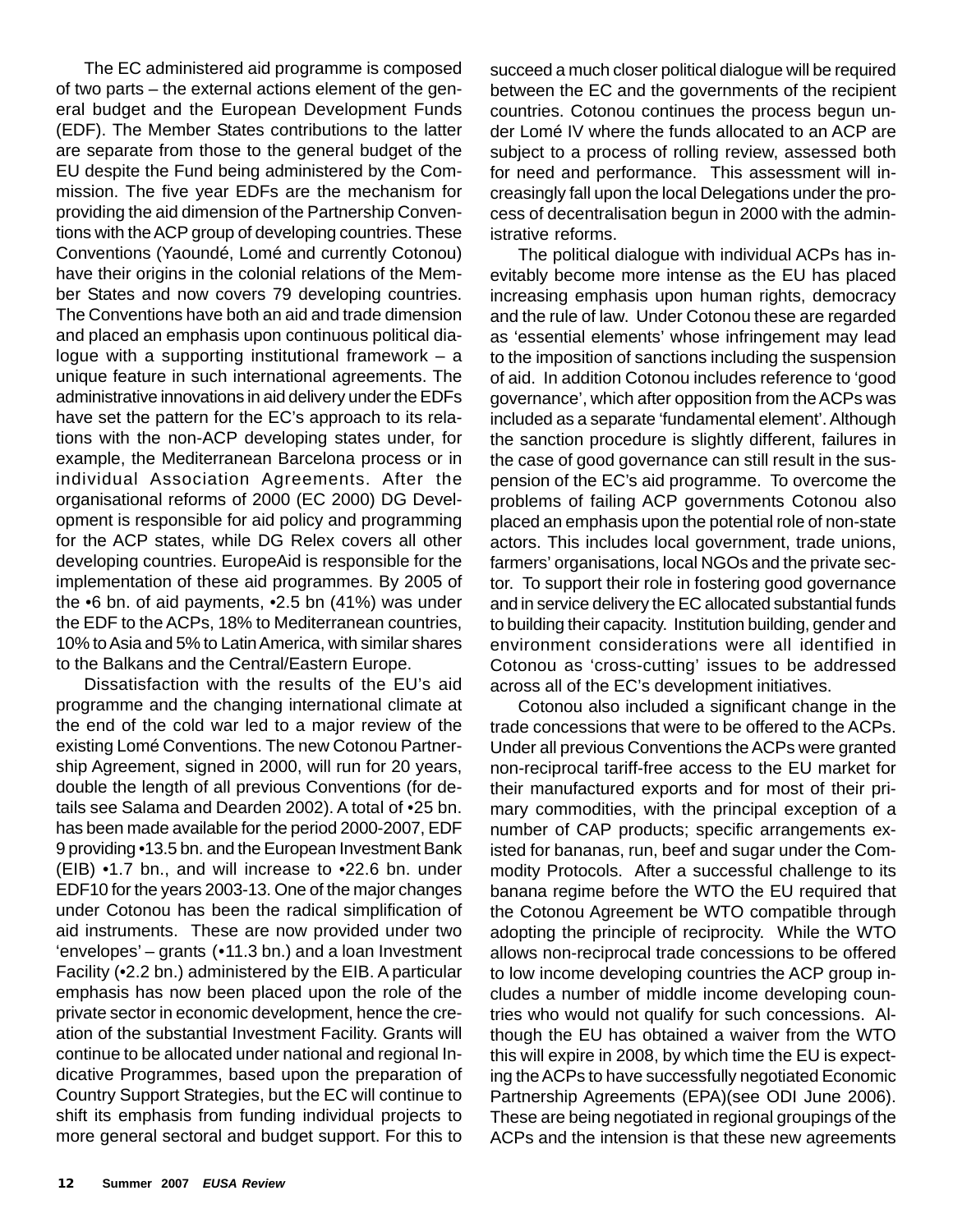will be phased in over a twelve year period. Although the EU committed itself to ensuring that the ACP's position would not be eroded by the move to EPAs this is proving hard to reconcile with its objective of achieving WTO compatibility.

The negotiations are proving difficult with serious doubts as to whether they will be concluded by the end of 2007, the EC's intended deadline (for details of the current state of negotiations see 'Trade Negotiations Insights' on www.acp-eu-trade.org ). Problems have arisen with some of the regional groupings that are undertaking the negotiations, especially in Southern Africa where there are existing customs unions. A further difficulty arises from the EU's "Everything-But-Arms" (EBA) initiative which offers non-reciprocal tariff-free access for all 48 low-income developing countries. For the low-income ACPs the EPA will therefore offer little in the way of trade preferences. For all of the ACPs the reductions in tariffs under the successive rounds of the WTO, and its predecessor the General Agreement on Tariffs and Trade (GATT), has gradually eroded the significance of the EU's tariff concessions and reduced the value of any further tariff preferences available under an EPA. For the ACPs the requirement to open up their markets to EU exports represents a considerable challenge. From the perspective of the EU the opening up of their markets is driven by a belief that this will make a major contribution to their economic development rather than offering a significant market opportunity for EU exporters. In most cases the ACPs remain insignificant trading partners for the EU beyond a few commodity producers such as Nigeria for oil. Only South Africa is a major exporter of manufactured goods to the EU and it is currently not eligible for non-reciprocal trade preferences. Integration of the ACP states into the world economy has always remained one of the stated objectives of EU development policy and opening up their markets to international competition is regarded as offering a major contribution to their development.

The negotiations are becoming dominated by a number of detailed issues. Phasing is likely to prove the least contentious, with the ACPs expected to only be required to reduce their tariffs towards the end of the transition period. The 'rules of origin', which define whether goods will qualify for duty free entry and reflect the local valueadded of the product, are a more problematic technical issue (see ODI November 2006). There also remain disagreements over the extent of the EPAs, in particular whether they should extend beyond trade in goods to include the trade in services, investment protection, competition policy, public procurement etc. These are often referred to as the 'Singapore issues' in the context of the currently stalled Doha Round of the WTO.

The WTO negotiations and those for the EPA remain interrelated. The WTO provides the legal framework for the EPA and issues such as the requirement that reciprocity must cover 'substantially all trade' is an important area for interpretation. For the EU this has been defined as requiring tariff free access for 80% of trade. Changes in the approach to the developing countries would inevitably have changed the compatibility requirements in an EPA. The WTO negotiations, intended as a 'development round', were expected to pay particular attention to the needs of the developing countries through 'special and differential treatment'. Indeed the Doha Round negotiations are in many ways more significant for the ACPs than the EPA. The opening up of the EU market to their primary products, currently restricted in many cases under the CAP, offers some ACPs significant export potential. However not all ACPs would be beneficiaries as the Commodity Protocols offered a relative preference over other non-EU suppliers at EU guaranteed prices. However the future of the Commodity Protocols has been on question for some time, with only the Sugar Protocol of any significance and this is currently under review. Of more significance has been the undertaking of the EU to phase out its agricultural export subsidies, although the failure of both the EU and US to commit to reducing their domestic agricultural subsidies is the principal cause of the current impasse.

Any EPA, as well as being likely to require significant economic structural adjustment in most ACPs in the face of EU competition, will also erode their tax base, given their financial dependence upon customs duties. The ACPs have therefore attempted to link any EPA to additional EU aid. This the EU has strongly resisted, asserting that the allocations under EDF10 have already been decided. However the EU has shown its willingness to discuss 'Trade Related Assistance' (TRA) to support the adoption of an EPA. In 2005 the EU's Council agreed that the Member States would strive to collectively increase their TRA to •1 bn. per annum by 2010 which, combined with the EC's own allocation, would take TRA to •2 bn. per annum.

Attention has also turned to the alternatives that the EU might offer to the ACPs in the case of the failure of the EPA negotiations. The alternative developing countries trade preference regime is that of the General System of Preferences (GSP). This EU variant of a global concession scheme has proved highly discriminatory over its lifetime, trade concessions being withdrawn from countries and products that have been particularly successful in penetrating the EU market. Indeed the scheme included a 'graduation mechanism' excluding specific country products depending upon the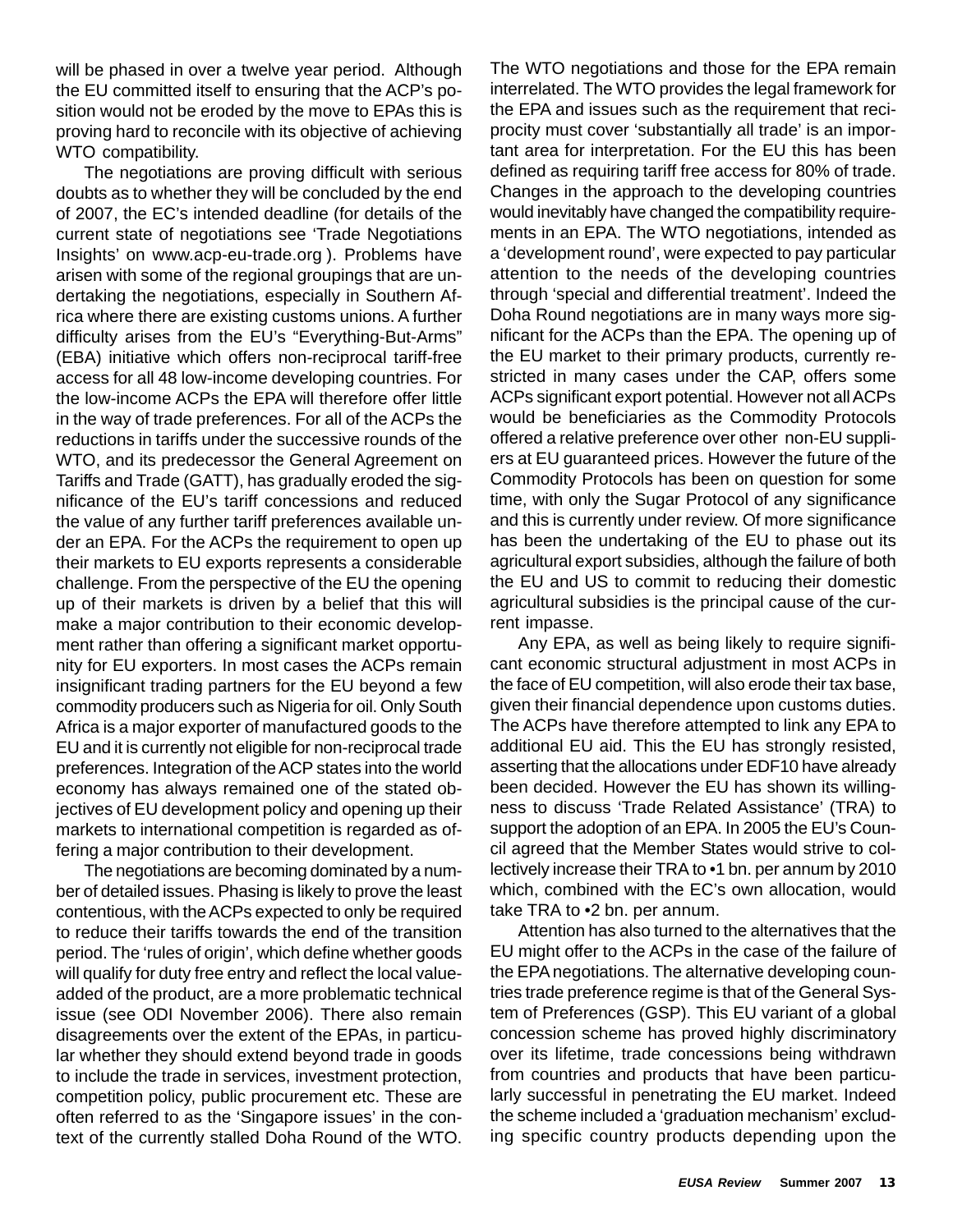country's level of industrialisation and 'export specialisation'. The current GSP covers 7,200 products from 179 countries with the major beneficiaries being India, China and Brazil. But, in addition a 'GSP-plus' has been offered to 'dependent and vulnerable' countries. This is of particular interest to the ACPs since this is the most likely alternative trade regime to the EPA for those not qualifying for the EBA. To qualify for GSPplus countries must ratify 23 international Conventions covering such areas as human rights and labour standards and be particularly export dependent. So far only 15 countries have qualified for GSP-plus.

In the WTO negotiations the EU's position is heavily influenced by its domestic agricultural lobby and hence is very much related to the issue of CAP reform. It must also be recognised that in the EPA negotiations in particular areas, for example fisheries, the EU is pursuing its own economic interests. Nonetheless both at the WTO and in the EPA negotiations there is a genuinely held view that the reciprocal opening up of developing country markets will make a significant contribution to their economic development. The reduction of tariff protection and their integration into the world economy is seen is a driver of the essential structural change necessary for sustained economic growth.

Aside from the issues of broad policy attention also needs to be paid to the administrative and organisational performance of the EC. 'Policy evaporation', the gap between official policy rhetoric and the reality of delivery, can only be understood within the context of the evolving approach to the EC's organisation and administration. This has been subject to considerable change over the last decade (see Dearden 2006), from the creation of EuropeAid to the adoption of a common framework for country assessment and programming through the adoption of Country Strategy Papers (CSP). A number of issues remain unresolved or the outcomes of reform uncertain. 'Deconcentration', combined with the move to general budget support, will place a significant additional burden upon local Delegations and will require them to extend their role beyond 'auditing' to that of policy analysis. Their relationship to Brussels in this process remains uncertain – e.g. how far they will have local discretion in their approach or their influence upon formulating broad Brussels policy through 'feedback'. At the same time the evolution of an EU 'diplomatic service' under the recently proposed 'Treaty Amendments' may provide the necessary enhancement of their role in the developing world for these changes to be successful.

Some elements of the EC's approach to aid administration are simply constrained by the lack of an established robust methodology. Thus problems have continued to be faced in integrating the cross-cutting issues – gender equality, environment, children's and indigenous peoples' rights and HIV/AIDS - into aid programming. Similarly enhancing the poverty focus of EC aid policy requires not just a reallocation of resources between countries but also adequate poverty impact assessments of individual programmes. This is by no means an easy process to undertake. Similarly enhancing the role of the non-state actors presents challenges in implementation as great, if not greater, than working through established governments, no matter how poor their performance. Ensuring that small local organisations are representative, effective and free of corruption will present a major resource-intensive challenge.

Considerable attention has also been paid to what has become known as the 3 Cs - Coordination, Complementarity and Cohesion (for details on 3 Cs see www.three-cs.net). Ensuring the coordination and complementarity of aid programmes is essential for ensuring their effectiveness. Duplication of programme planning and reporting/monitoring has also placed a substantial burden on the administrations of many developing countries, countries whose public administrations are already recognised as weak. The EC, before its recent reforms, had even recruited local technical assistants in competition with local governments. Coordinating country aid programmes requires not only intra-EU coordination between the EC's and the bi-lateral country programmes of the Member States, but between all donors. This has been recognised internationally as reflected in the recent Paris Declaration on Aid Effectiveness (2005). Within the EU the Action Plan (COM(2006)87) offers a number of elements that will contribute to greater coordination and complementarity. These extend from the establishment of databases on aid and procedural requirements, to harmonisation 'roadmaps' and participation in joint OECD/DAC monitoring. Similarly the EC is proposing extending its common CSP framework for adoption by all Member States and moving towards Joint Multi-annual Programming across EC and bi-lateral aid programmes, with joint disbursement and monitoring. In terms of coordination the EC recognises the need for focus and specialisation. It is proposing a framework for co-financing, with either the EC or specific Member States taking the lead in particular countries.

One of the criticisms of the EC's aid programme has been its lack of focus. In response the original Development Policy Statement had proposed that the EC concentrate upon eight areas in which it was regarded as having a comparative advantage – aid related to trade and development, regional integration, macro-economic support, transport, rural development, health, education and institution building. Unfortunately the 2005 Policy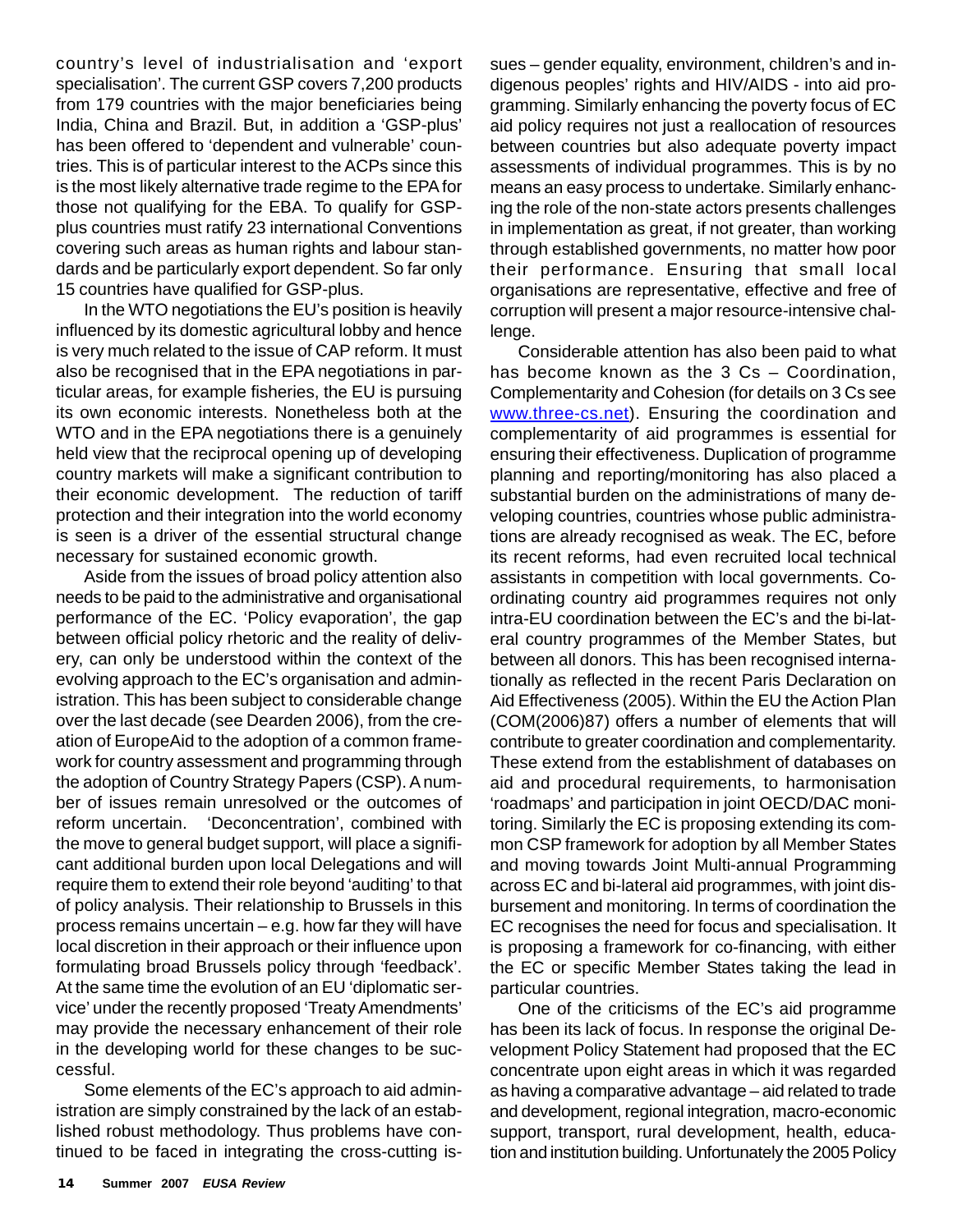Statement further extended this list to include water and energy provision, and 'social cohesion and development'.

Coordination also has a wider dimension which offers the EC a potentially unique role in contributing to aid effectiveness through the adoption of elements of the Open Method of Coordination (OMC) (Dearden 2005). The needs of administrative harmonisation and innovations in joint funding are already delivering elements of the OMC. The EC has already been mandated to undertake annual reporting on the Member States implementation of their pledges on aid targets and to propose corrective measures where progress is regarded as insufficient. This process may lead to "opportunities for collective benchmarking" (EC 2004), one of the most significant components of the OMC, opening the door as it does to peer review. In a broader sense this process can contribute to aid effectiveness through the diffusion of best practice in bilateral programmes, as a result of the exchange of information between the Member States, and foster policy convergence through the enhanced dialogue between individual governments.

Policy coherence requires that the EU be consistent across its various polices ensuring, for example, that its trade policies are compatible with its development policy objectives. Trade is a particular pertinent example since the EU has sole competence, but other areas of EU policy will clearly interact with development policy. Indeed this raises one of the most significant questions for political scientists and development studies academics, the relationship between development policy and other 'foreign policy' objectives, as reflected for example in the Common Foreign and Security Policy. Are the instruments of development policy to be regarded merely as one tool amongst many in the pursuit of the EU's wider external objectives or are they 'ringfenced' in the realisation of the EU's commitments to international development? These contrasting views are reflected in the debate as to the current organisational structure. The existence of a separate DG Development, responsible only for ACP relations, appears inconsistent with the responsibility of DG Relex for all other developing countries. The approach of DG Relex is far more likely to subsume development policy to wider external relations considerations then DG Development.

The increasing emphasis upon issues such as migration control in the political dialogue with the ACP states and with countries in the "near-abroad" is seen as a reflection of these wider considerations. The consistency and transparency with which the EC assesses 'needs' and 'performance' or applies sanctions in the case of breaches of the fundamental or essential elements of Cotonou may also offer some interesting insights into the nature of EU development policy. For some commentators the abolition of the Development Council of Ministers and its absorption into the General Affairs and External Relations Council reflects the EU's relative priorities. Meanwhile the debate about the 'budgetisation' of the EDF i.e. its amalgamation into the general budget of the EU, favoured by the EC and some member governments, has raised objections from the ACPs who fear the loss of these 'ring-fenced' development funds.

Indeed it is naive not to view development policy in its broader context and to distinguish between the significant European NGO lobby's objectives and the reality of EU development policy formulation in its wider external relations perspective. Considerations of economic interest and security are no less significant in the understanding of the EU's trade and aid relations with the developing world than in any other external relations.

*Stephen J. H. Dearden is lecturer in Political Economy at Manchester Metropolitan University, UK*

#### **References**

Dearden S. (2005) *If EU Development Policy a Candidate for the Open Method of Coordination? European Development Policy Study Group Discussion Paper 32 (www.edpsg.org).*

Dearden S (2006) *The Reform Agenda of the EU's Development Policy European Development Policy Study Group Discussion Paper 34 (www.edpsg.org).*

European Commission (2000) *Communication to the Council on the Reform of the Management of External Assistance.*

European Commission (2004) *Annual Report on the EC's Development Policy and External Assistance.*

European Commission (2005) *The European Consensus on Development; Joint Statement (14820/05).*

European Commission (2006) *EU Aid: Delivering more, better and faster: COM(2006)87.*

Overseas Development Institute (June 2006) *Briefing Papers 4,5 and 6. (www.odi.org.uk).*

Overseas Development Institute (November 2006) *Creating Development Friendly Rules of Origin, Briefing Paper 12(www.odi.org.uk).*

Salama C.M. & Dearden S. (2001) *The Cotonou Agreement European Development Policy Study Group Discussion Paper 20 (www.edpsg.org).*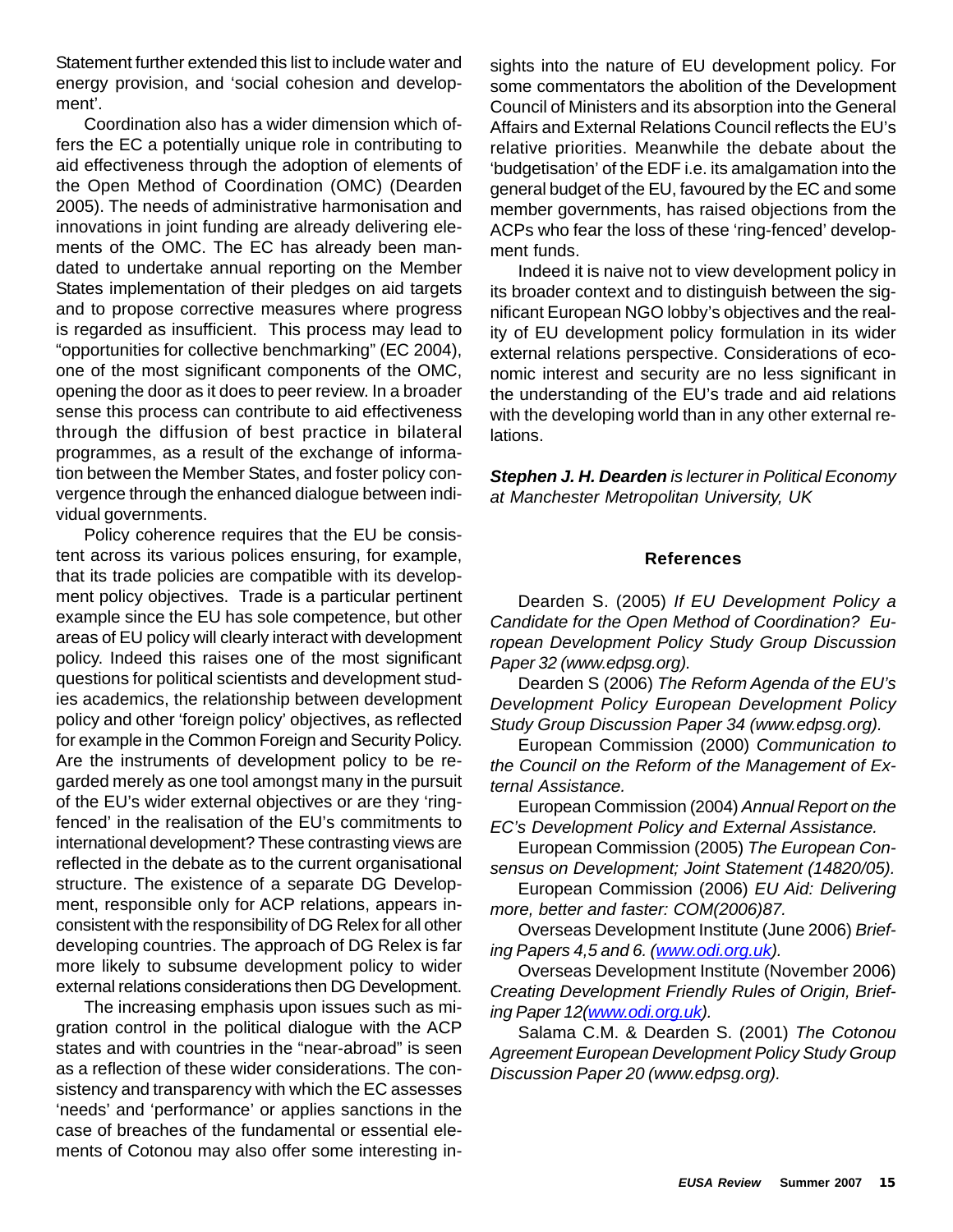cebc ad here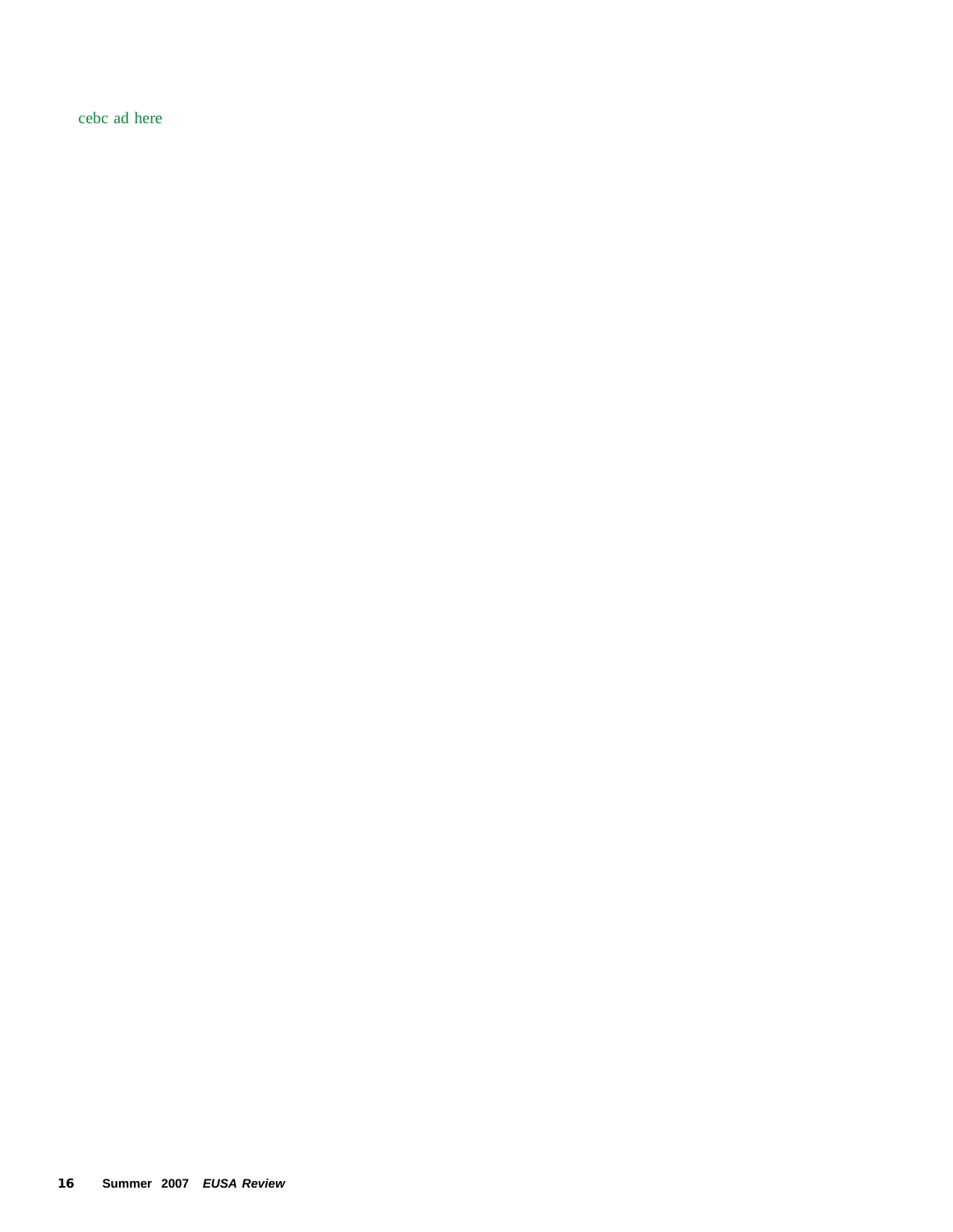## **Michael E. Smith.** *Europe's Foreign and Security Policy: The Institutionalization of Cooperation.* **Cambridge, UK: Cambridge University Press, 2004.**

THIS IS AN AMBITIOUS BOOK that seeks to explain EU foreign and security policies since their inception in the apparently unpromising guise of European Political Cooperation (EPC) in the early 1970s. Smith puts forward the interesting and ultimately convincing argument that 'institutionalisation' of foreign and security policies within the EU has lead to greater cooperation in these areas.

A particular strength of the book is the manner in which the author is careful to specify his terminology as clearly and precisely as possible. The stages of institutionalisation, therefore, are explained as: the establishment of a policy domain as an intergovernmental forum; increased information sharing; norm creation and codification; an increasing role for EU organisations and finally, moves towards what could be termed governance (the authority to make, implement and enforce rules in a specified domain).

Smith convincingly argues that the history of EC/ EU foreign and security policies is a history of institutionalisation, with successive periods witnessing a steady move up his continuum. The book is based on an impressive amount of empirical research, including obviously highly productive participant interviews. The author displays a formidable grasp of not only the institutional complexities that characterise EU involvement in these spheres, but also of a wide variety of its foreign and security policy activities.

The book is perhaps somewhat less successful, however, when it comes to illustrating a clear link between the various stages of institutionalisation referred to above, and cooperation defined in empirical terms as 'specific collective actions or outcomes' (p. 50). As the author himself recognises (p. 60), 'correlation does not necessarily mean causation', and I am not really convinced that what follows illustrates anything much more than correlation.

Part of the reason for this concerns the sheer breath of ground the author has set out to cover. The subject is a large one, and Smith is necessarily unable to go into great detail on all aspects of it. Convincingly illustrating a causal link between institutionalisation and cooperation would require at least some consideration of the motivations of the major actors (the member

*EUSA members interested in reviewing recent EU- related books, please contact the reviews editor:*

**Dr. Andrew Smith CERVL Sciences po Bordeaux Domaine Universitaire 11 Allée Ausone, Pessac 33607, France E-mail a.smith@sciencespobordeaux.fr Fax 56 84 43 29**

*Publishers should send two review copies of books directly to Dr. Smith.*

states) in undertaking this cooperation. Indeed, fully understanding EU foreign policy requires a detailed knowledge of these member states. Thus, while Smith refers to the issue of changes within nation states as representing one aspect of institutionalisation, he simply does not have the space to consider this in any detail. He refers at one point (p. 59) to 'sympathetic changes in national bureaucratic structures in order to fulfil the responsibilities of EU foreign policy cooperation' as one aspect of this institutionalisation, yet in some cases such adaptation is defensive rather than 'sympathetic', and only careful empirical investigation can ascertain which.

Similarly, the author raises many fascinating theoretical issues, but is unable to address all of them in the detail they deserve. Notable amongst these is the possibility that preferences are endogenous and themselves altered as function of habits and experience of cooperation in an institutional setting.

None of the above, however, should detract from the fact that Smith has written a clear, theoretically interesting and hugely informative book on EU foreign and security policies. Such shortcomings as there are stem from an excess of ambition rather than any intrinsic intellectual failings. The book is one that that promises to remain a, if not the, standard work in the area for some time to come.

> **Anand Menon University of Birmingham**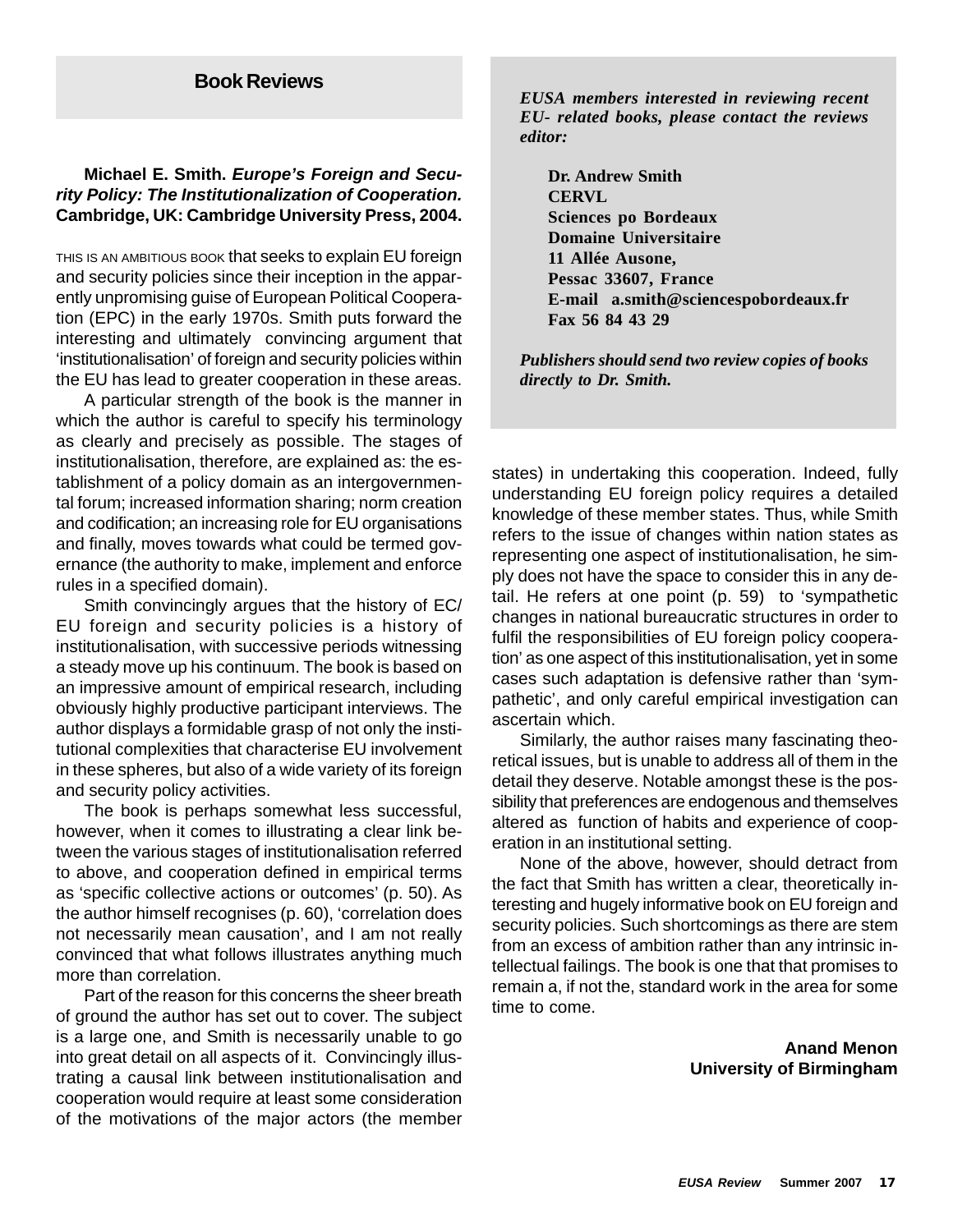## **Andrew Jordan and Adrian Schout.** *The Coordination of the European Union: Exploring the capacities of networked governance***. Oxford, UK: Oxford University Press, 2006.**

JORDAN AND SCHOUT HAVE PRODUCED an extremely valuable book on networked governance. It is essentially a case study of environmental policy and specifically its integration across the full portfolio of public policy (Environmental Policy Integration – EPI). However, the study is not simply one for students of EU environmental policy. Rather, it should be of great interest for students of new modes of governance; of the national coordination of EU policy; of the Lisbon Strategy; and of coordination within EU institutions themselves. The reason for this broad impact is that EPI is a policy that needs national governments and EU institutions to coordinate internally *and* with each other if its objectives are to be achieved. As an example of networked governance, the study provides an important detailed test as to whether the hopes that have been set by new modes of governance can be delivered. These hopes are held in particular for the EU's Lisbon Strategy of economic competitiveness because it entails coordination across a range of policy issues as well as ensuring that all 27 member states as well as the EU institutions are tuned into the common objectives.

In undertaking their study Jordan and Schout highlight the multi-level coordination challenges that are posed by networked governance. Drawing upon the management and public administration literatures they devise a framework for evaluating coordination, since traditional toolkits tend to rely on 'command-and-control' patterns of governance. As necessary context they outline the history of EPI, which has gone through several iterations over the period since 1972. Indeed, the EU has also spawned different processes for achieving similar objectives but the authors regard the 'Cardiff Process', initiated under the UK's 1998 presidency, as the most clearly defined of these. Three member states are taken to illustrate performance on EPI at the domestic level: Germany, the Netherlands and the UK. These states have all had aspirations to put EPI into effect at the domestic level, thus raising the question as to how these separate domestic processes enmesh with the EU's endeavours. The latter are explored through exploring the coordination capacities of the Commission and the Parliament.

For those who favour the mainstreaming of environmental policy objectives across the EU and the member states the findings are somewhat depressing. Politicians at national and EU levels have made positive pronouncements. Performance, however, has been much less satisfactory in general terms, although performance amongst the five governance case studies has been quite varied. The UK is the best placed of the three member governments for achieving coordination, whereas performance in Germany is weakest largely because of its tradition of ministerial autonomy. As these member states are generally regarded to be amongst the policy 'leaders' on the environment, and therefore not exactly typical cases, the reader can only speculate on performance in states with weaker administrative traditions. At supranational level coordination within the Parliament is weak, whilst the Commission has been seeking to improve its performance. However, there is always the problem of trying to maintain EPI as a priority – especially when the Barroso Commission is prioritising a partially conflicting set of objectives in the 'Growth and Jobs Agenda' (the re-launched Lisbon Strategy).

If the empirical findings are somewhat bleak, the authors are to be congratulated on several counts. First, they have written a path breaking book that highlights the coordination problems raised by networked governance. Secondly, they have developed a valuable analytical framework for exploring coordination under such conditions. Thirdly, they have offered some practical proposals for improved coordination. And thirdly, they have revealed how EPI is indeed worthy of their designation of it, namely as a 'wicked' policy problem.

> **Simon Bulmer University of Sheffield**

## **Christine Ingebritsen.** *Scandinavia in World Politics***. Lanham, UK: Rowman & Littlefield, 2006.**

OFTEN SELF-DEPICTED - in a typically modest way - as "small and at the periphery", Nordic countries have, however, been trying to play a certain role in the international arena as "moral powers". The basic contribution of this book is to explain how they can exert influence in this respect. There is, obviously, a strong value dimension in the foreign policies of the five states which often aim at advocating measures consistent with their own domestic models. The author refers to Scandinavian activism in the fields of human rights, democratization, gender equality, the environment but she also mentions, unsurprisingly, peace diplomacy (eg. the 1993 Oslo agreement between the Israelis and the Palestinians), the symbolic importance of the Nobel Peace Prize, generous provision of aid or a particularly strong involvement in international organizations (U.N., W.H.O., etc.).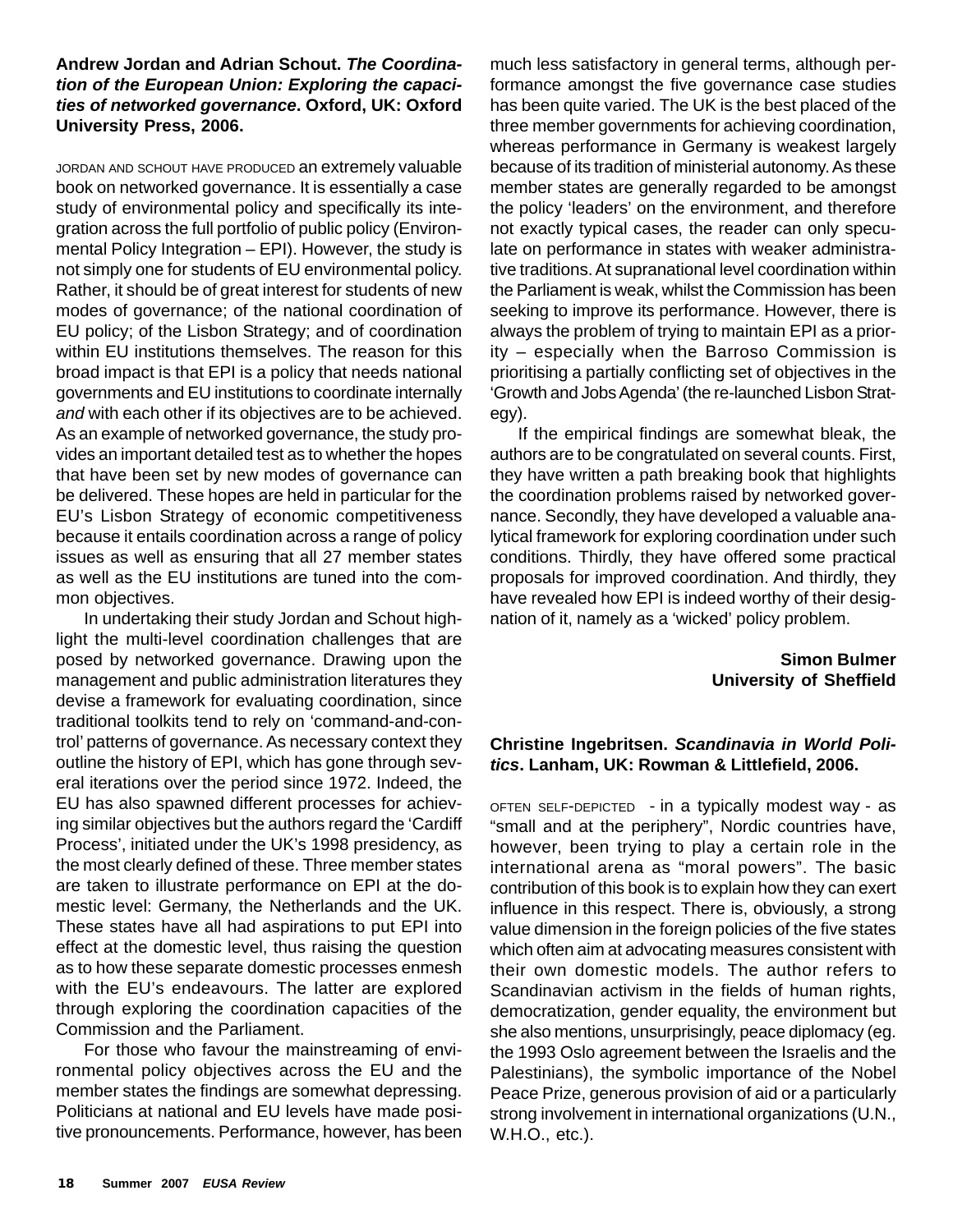The book contains seven short chapters. Each deals with a different set of issues - such as European integration (mainly seen, characteristically enough, in terms of influence *over* the E.U.), the roots of Scandinavian exceptionalism, how to turn global challenges into opportunities for each of the countries concerned. A chapter is dedicated to the Norwegian case whilst those of Finland et Iceland are jointly examined within another. Sweden and Denmark are not forgotten, but are only discussed when considered to be of particular relevance to a topic (the challenges of immigration and multi-culturalism for instance).

C. Ingebritsen's main thesis is that Scandinavia has become a "norm entrepreneur" with an impact on world affairs that should not be underestimated. Some aspects which might seem to contradict this line of argumentation - Norwegians and Icelanders resisting the International Whaling Convention moratorium for example - are not ignored. However, in my opinion, the point of view defended in this book is often too onesided and even idealistic. By this I do not mean to say that Scandinavian moral standpoints amount to mere wishful thinking, but when these (small) countries are confronted with the crude realities of International Relations they also have to adapt. For instance, one of the reasons why the European Union has been represented so sceptically in a country like Sweden has much to do with the image of distance and nontransparency which surround international summits. The Swedish presidency of the EU (during the first semester of 2001) certainly tried to present a different picture, but did not really succeed in doing so - mainly for security reasons. In short, research needs to question to which extent Nordic officials can and do systematically stick to their own codes? Are they not sometimes constrained to submit themselves to other ways of behaving – if only for the sake of diplomatic efficiency? Both attitudes currently co-exist and the book ought to have also taken this realistic approach into consideration, alongside the idealistic one.

> **Jean-Pascal Daloz (Institute for Political Studies, SPIRIT, Bordeaux & University of Oslo)**

# **UACES Brussels Seminars**

UACES is pleased to present an innovative series of lunchtime seminars in Brussels. At each seminar, a distinguished scholar will be invited to present and discuss their research on a specific aspect of EU policy using methods of political science, economics, law or other related disciplines.

The seminar series offers academics and practitioners an opportunity to keep abreast of the stateof-the-art in Contemporary European Studies as well as a forum for invited speakers to receive constructive and impartial feedback on research-in-progress from a broad, multidisciplinary audience.

Further information about the seminars can be found below or obtained from dermot.hodson@ ec.europa.eu. The seminars will be from 1:00 to 2:00pm, with a sandwich lunch provided from 12:30pm. The seminars will be hosted by The Centre, 22 Avenue Marnix, 1000 Brussels.

The seminars are free to attend and open to current UACES members, EUSA members, and those who wish to join the association. Places are limited so please reserve a place in advance by sending an email with UACES in the title to meet@thecentre.eu, stating your name and your institution/organisation and indicating whether you are already an individual or corporate member of UACES.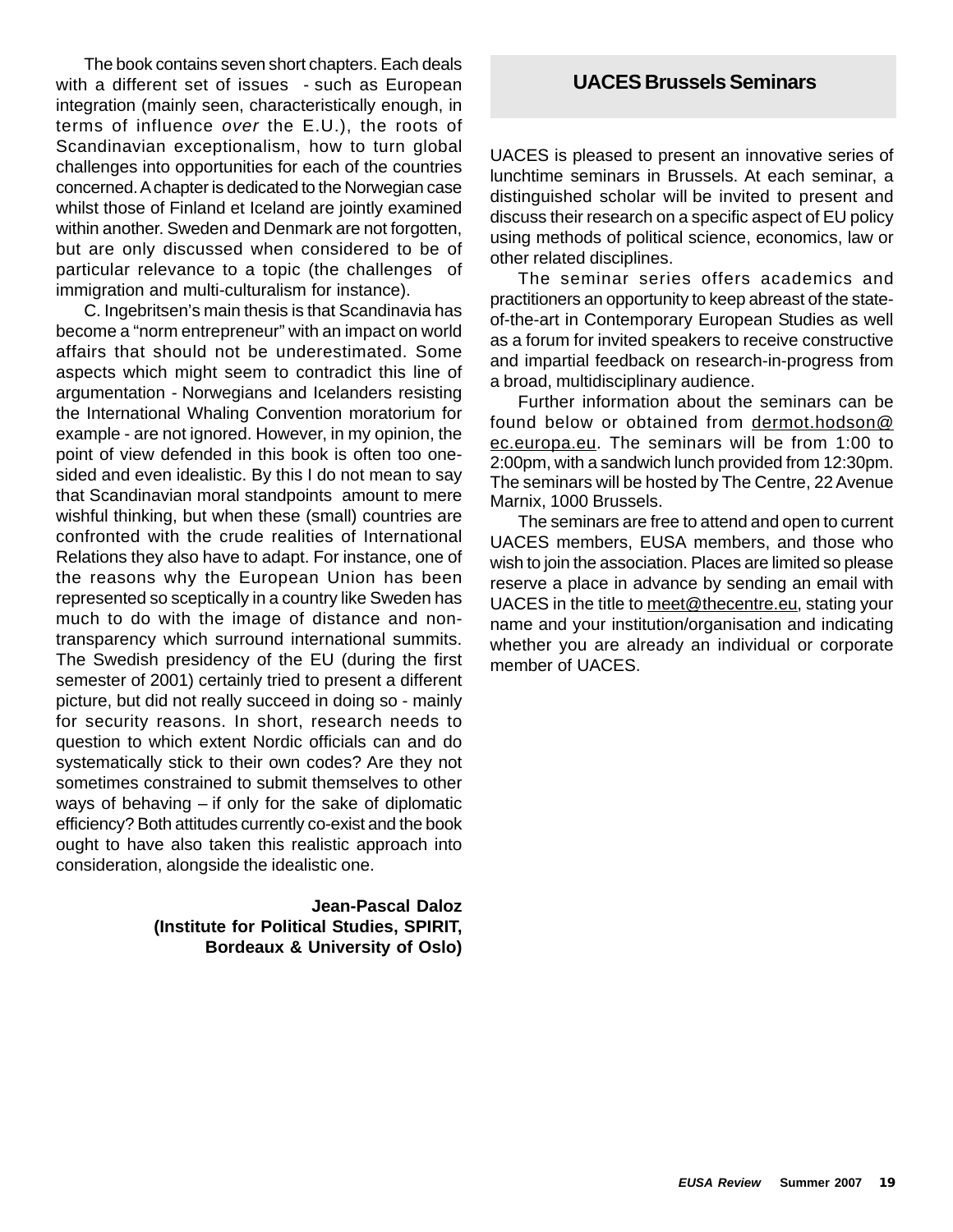# *EUSA Review* **Essay**

## **The German Presidency and Treaty Reform: The European Family in the House without Windows?** *Colette Mazzucelli\**

#### **Introduction**

DURING 2005, WELL IN ADVANCE of its Council Presidency, the Federal Republic of Germany set a political goal to keep the member states of the European Union together in the midst of the crisis that began with the French and Dutch rejections of the European Constitutional Treaty. After two failed referendums, the Heads of State and Government called for a reflection period for the members of the Union to take stock of the situation and decide on next steps to take. Under the leadership of Chancellor Angela Merkel, the German Presidency, which lasted from January through June 2007, established a timetable to reach agreement among the 27 member states as to how to proceed with treaty reform. The Presidency implemented a high-risk strategy within its six months in the Chair. It was able to make the most of the election of Nicholas Sarkozy as French president to work through the difficulties likely to be posed for France as well as the United Kingdom, the Czech Republic, the Netherlands, and Poland in treaty reform. In order to lead the Union out of the crisis that overshadowed other dossiers of common interest and importance to the member states, like climate change, energy security, and economic competitiveness, the German Presidency decided to forego the open process that defined the method of the European Convention. The discussions that led to the decisions taken at the Brussels European Council on 21-22 June were restricted to a limited group of high-level officials from the 27 member states. This essay analyzes the approach of the German Presidency to treaty reform, the results achieved by securing a consensus agreement on a precise 'Draft IGC Mandate,' and the implications of the method of treaty reform discussions the Presidency chose. Each of these points, approach to treaty reform, results achieved, and implications of method, are significant for the next phase in the overall process: the intergovernmental conference to be convened on 23 July under the Portuguese Presidency. The fundamental reason for the rejection of the European Constitutional Treaty, the gap between elites and citizens, remains unaddressed. This fact has implications for a persistent constraint: the fact that treaty reform must be subject to a referendum in Ireland and possibly in more than one other member state.

## **Germany at the Helm: A Discrete and Direct Approach to Talks on a Draft IGC Mandate**

The German Presidency fulfilled the role of mediator in its efforts to facilitate another round of treaty reform negotiations. Its own national interest was to gain an acceptance by a consensus decision among the 27 member states of a precise Draft IGC Mandate that would allow the Portuguese Presidency to open and conclude an intergovernmental conference to reform the Treaty of Nice in a very short period of time. The German Presidency controlled the process by which politicians and high-level civil servants had to solve the problems that resulted from the fact that 18 member states had ratified the European Constitutional Treaty, including Spain and Luxembourg by national referenda, and 5 had outstanding difficulties, including France and the Netherlands. Usually political problems are solved at the end of negotiations on treaty reform. After the reflection period, however, the Presidency had to address the outstanding political problems up front in order to transition from reflection to action.

Three phases can be identified in the German Presidency's approach: conceptual; exploratory; and operative. In the conceptual phase, which dates back to 2005, those responsible in Germany for treaty reform questions had to think about how to move ahead, to narrow the Presidency's options in terms of approach, and to work towards an agreement that every member state could accept. By December 2006, the contours of a deal emerged. Early in the Presidency, Chancellor Merkel set the tone for the months to come in her speech before the European Parliament. The Chancellor's emphasis was on the values with which Europeans could identify.<sup>1</sup> The exploratory phase in January and February involved separate bilateral talks between the Presidency and each member state in which officials from the Council Secretariat also participated. In these bilateral meetings, the main issues of concern were identified with the goal to define those points on which there was flexibility to compromise. During the Presidency, Federal Chancellor Angela Merkel, Foreign Minister Frank-Walter Steinmeier, Minister Director Uwe Corsepius, and State Secretary Reinhard Silberberg met internally to discuss potential compromises. Dr. Corsepius in the Chancellor's Office and Dr. Silberberg in the Foreign Office were the 'focal points' for the German Presidency. Every member state provided focal points as well by giving the German Presidency the names of one or two persons representing their respective leaders in the discussions on treaty reform. A list of the focal points was the means of communication from the Presidency to the other member states.

The operative phase started after 25 March, the date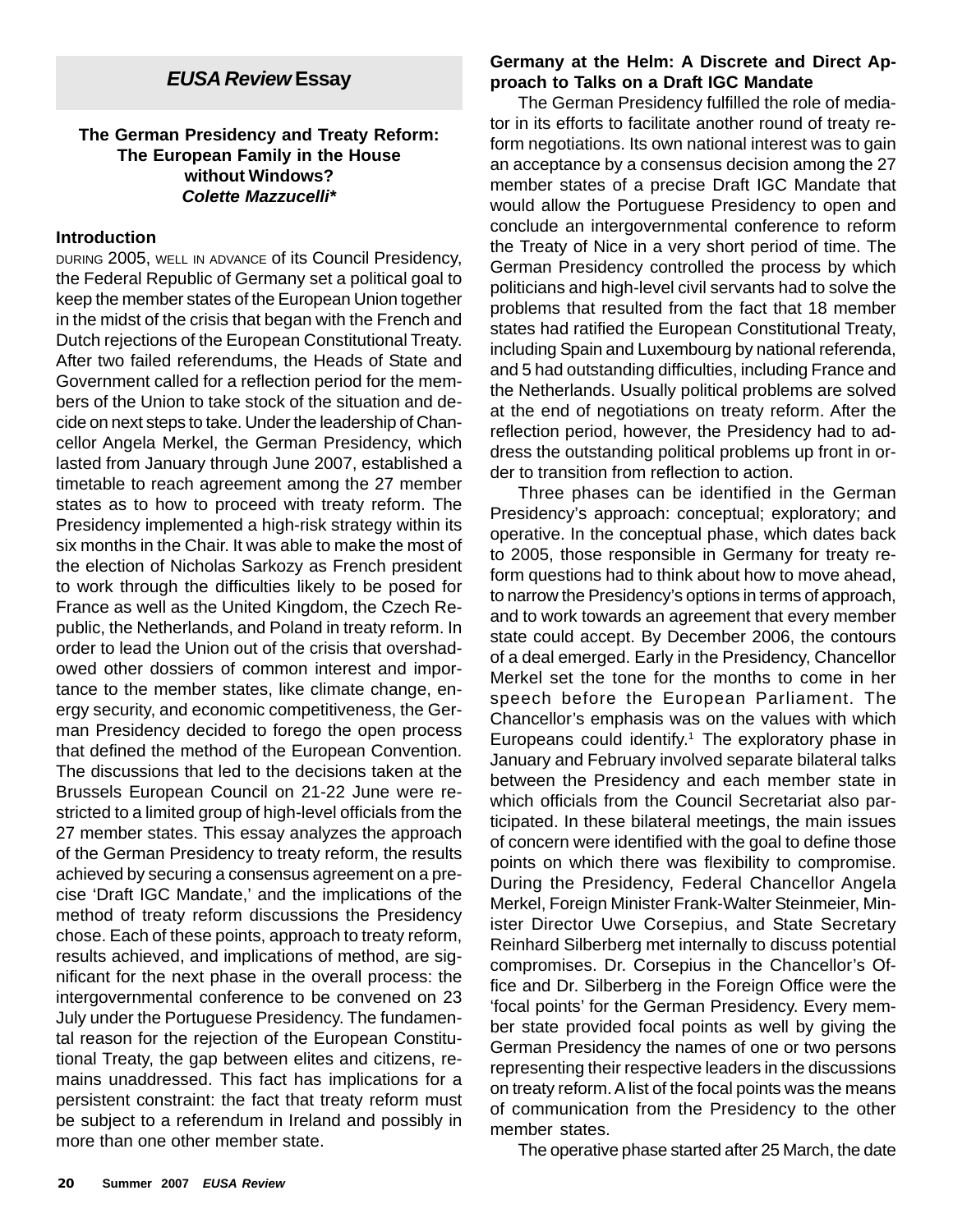of the Berlin European Council. This more informal meeting of the Heads of State and Government saw the introduction of the Berlin Declaration, which is significant in that it mentions 2009 as the target date for a new treaty to enter into force. In this way, the new treaty would coincide with the next round of elections to the European Parliament as well as a new European Commission. It is important to recognize the importance of the atmosphere surrounding the Berlin Declaration in the German capital. Chancellor Merkel's engagement was once again clear. The signal to the other member states was one to proceed together in an inclusive way. This was an occasion to celebrate an anniversary, the 50<sup>th</sup> anniversary of the signing of the Treaties of Rome, as well as a reunion to commit the member states to accomplish treaty reform. Once the French presidential elections were concluded, Mr. Sarkozy's victory in the second round on 6 May opened the possibility of engaged French leadership. President Sarkozy's idea of a mini-treaty gained acceptance. The remaining weeks of the Presidency were filled with intense meetings and conversations to sort out the remaining difficulties, particularly with the British, Dutch, and Polish.

## **The Brussels European Council: Tough Negotiations to Achieve a Precise Mandate**

During very hard negotiations over several days, Chancellor Merkel ably managed to preserve the work of the European Convention while at one point asserting that the Union would move ahead to convene an intergovernmental conference without Poland if this became necessary. Other leaders assisted the Chancellor in a general effort not to isolate the Polish leader. French President Sarkozy demonstrated a will to overcome the crisis in which Poland was the only delegation to call voting rights in the Council openly into question. Its slogan 'Nice or Death' spoke directly to Poland's goal to retain the advantages which the country received in Council voting under the Treaty of Nice.<sup>2</sup> For the Polish delegation, it was important that its voice be heard by Germany as a partner on the issue of Council voting. For the German Presidency, this dossier was one that, if reopened, threatened to unravel the entire institutional compromise. As a member state, the issue of Council voting was also of considerable importance to the Federal Republic. The Polish delegation brought up this issue repeatedly in bilateral talks. The preoccupation with voting rights led the Polish to fall back on the 'square root' proposal, which suggested that Council voting weights be determined by the square root of each national population.

At the Brussels European Council, President Sarkozy, using corridor diplomacy in an effort to avoid isolating Poland, suggested to his counterpart that a transition period in majority voting could be envisaged.

The Draft IGC Mandate does contain a provision stating that between 2014 and 2017 the majority voting rules established by the Treaty of Nice may be applicable, if requested by a member state. Any development in which another member state besides Poland sought to revisit the majority voting rules was one which Germany, in its role as Chair and as a member state, saw as a potential impediment to achieve consensus among the Union of 27. The German Presidency held a hard line on this issue, which was a high-risk strategy to close a deal under severe time constraints. While there were certainly other national concerns the German Presidency had to address over the course of negotiations, the Polish threat of veto overshadowed the Brussels European Council. In this context, the influence of the Kaczyñski brothers, the twins who are respectively the president and prime minister of the country, must be taken into account. $3$  The Polish people remain largely in favor of European integration, which the German Presidency and other member states understand.

*EUSA Review* **Summer 2007 21** The concrete result the German Presidency had to achieve was a precise Draft IGC Mandate, which the Portuguese government established as a condition for its Presidency to convene an intergovernmental conference. As a follow up to the work of its predecessor, the Portuguese Presidency has established a strict timetable opening the intergovernmental conference on 23 July with technical work continuing through the month of August. During the month of September any political questions that arise are to be addressed in order to prepare the text for signature during the informal Lisbon European Council on 18-19 October. The signed Lisbon Treaty must then be translated into the different official languages of the Union before the ratification period opens late in 2007. The goal is to finish the national ratifications in the 27 member states by early 2009. The German Presidency stayed focused on the goal of trying to preserve as much as possible of the content in the European Constitutional Treaty while working toward a mandate that could result in a new Reform Treaty in several parts. The first part, the Treaty on the European Union (TEU), is meant to contain 40-45 articles, including common provisions, provisions on democratic principles, provisions on institutions, provisions on enhanced cooperation, general provisions on the Union's external action and specific provisions on the Common Foreign and Security Policy, and final provisions.4 The German Presidency's hope is that this would be a document which, after consolidation, citizens would want to read. The second part, presently the Treaty Establishing the European Community, is to be called the Treaty on the Functioning of the Union, and will contain most of the technical provisions that were in the European Constitutional Treaty. In fact, 80-85% of the content of the European Constitutional Treaty has been retained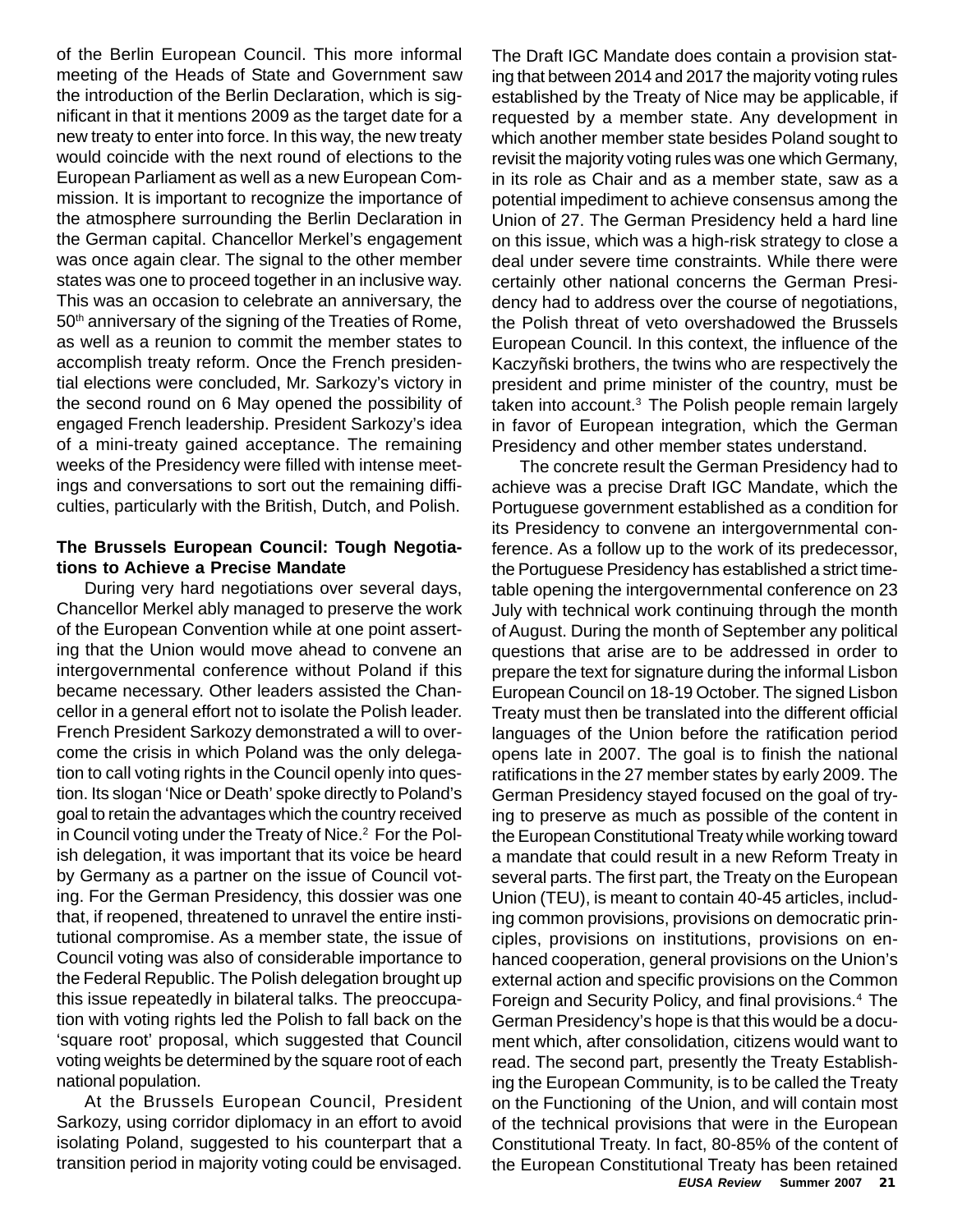in the Reform Treaty through the efforts of the German Presidency. This fact leads us to raise questions about the choice of method and the implications of the discrete, intergovernmental approach for deliberations concerning the eventual national ratifications in the 27 member states.

## **The German Presidency's Method of Choice: Considerations for the Future**

While the Polish demands were the last to be addressed during the Brussels European Council at 4:30 am on Saturday morning, 23 June, the Dutch posed a number of issues, resolved the week before that meeting, which highlight the prospect of difficulties to overcome in future ratifications. The Netherlands faced a situation in which the distance between its parliament and its population was too wide to ignore in the no vote that was the result of its consultative referendum on the European Constitutional Treaty.5 For this reason, it was necessary for the Dutch to secure agreement in the Brussels European Council on a shorter treaty, on the removal of the word 'constitution,' and the exclusion of all references to symbols like a European flag and anthem, in what is named the Reform Treaty in the Draft IGC Mandate. The Dutch rejection, in addition to that of the French, was enough for the German Presidency to conclude that any referendum on a future treaty is one referendum too many. The only country that is committed to hold a referendum on a future treaty that member states sign during the 2007 IGC is Ireland. This is a member state with considerable experience in referendums on treaty reform having rejected the Treaty of Nice and then secured ratification in a second popular vote.

The Irish have established a national forum on Europe to educate the Irish people about the issues at stake.<sup>6</sup> The motto that inspired the second Nice referendum is one that retains its relevance today: 'If you don't know, vote no'. There is an inherent danger that Ireland's referendum may not be the only one that is called among the 27 member states. A chain reaction may take place if the British prime minister comes under pressure to call a referendum given the argument that has already been made in public: although the word 'constitution' has been removed from the new text, the content of the Reform Treaty is much the same as the European Constitutional Treaty, which two founding member states previously rejected. If the United Kingdom decides to opt for a national referendum before 2009, France could come under pressure to hold one as well, and the Netherlands could likely follow.

**22 Summer 2007** *EUSA Review* The reasons for the German Presidency's method of choice signal a belief that the decision to constitutionalize the European Union went 'too far, too fast' for many of the populations in member states. The Presidency returned to the traditional way of treaty reform to avoid the Brussels bubble where the media can seize hold of a topic in treaty reform and open the issue up to popular and public confrontations. Elites have come to perceive the experience of the last two years as illustrative of the fact that citizens are not always prepared to vote on the question being asked in treaty reform, and often cannot make an educated choice given their relative lack of knowledge about the issues at stake. In another sense, however, a popular referendum may foster an important national debate about the European Union, as was the case in France in 1992 and 2005.<sup>7</sup> In this sense, the decision to call a referendum on treaty reform requires discipline by national leaders not to use the Union as an object of their political manipulations. This is not simply an idealistic wish. It is a political imperative if the Union is to progress as a global actor in this century serving the interests of its states and citizens alike. A referendum exposes the fate of integration to the perils of domestic games. The French case illustrates that in 1992 and 2005 two different presidents of the Fifth Republic were each willing to pose the question of 'Europe' as a way to divide the political opposition using a Machiavellian tactic. The 1992 vote should have indicated to European leaders the extent to which a referendum exposes divisions in French public opinion on the question of integration's future. $8$  In this context, the choice of a behind closed doors classical negotiation method, when followed by a voluntarist desire on the part of certain national leaders to mislead their own populations, is symptomatic of a phenomenon used to describe the French Fourth Republic: the house without windows. Inside the house the member states of the larger European family set their own pace to exit from a treaty reform crisis. The time constraints of the six-month rotating Council Presidency dictate the course of action. This leaves millions of people outside to discover that the integration process, which makes a qualitative difference in their daily lives, has evolved in ways they hardly conceive. This is the real crisis of integration, $9$  which national leaders sooner or later will be called again by popular demand responsibly to confront.

## *Colette Mazzucelli is a professor at Molloy College, Rockville Centre, NY*

\*The author expresses her appreciation to the German Fulbright Commission for its organization of the 2007 German Studies Seminar in Brussels and Berlin, to colleagues who kindly permitted interviews in the Federal Chancellor's Office and the Federal Foreign Office in Berlin, for discussions at *Notre Europe* in Paris and the Center for Applied Policy Research in Munich, as well as to the Wilton Park staff for the informative program discussions during Conference 862: The European Union's Institutional Future: Prospects for the Inter-Governmental Conference and Beyond at Natolin in Warsaw, Poland.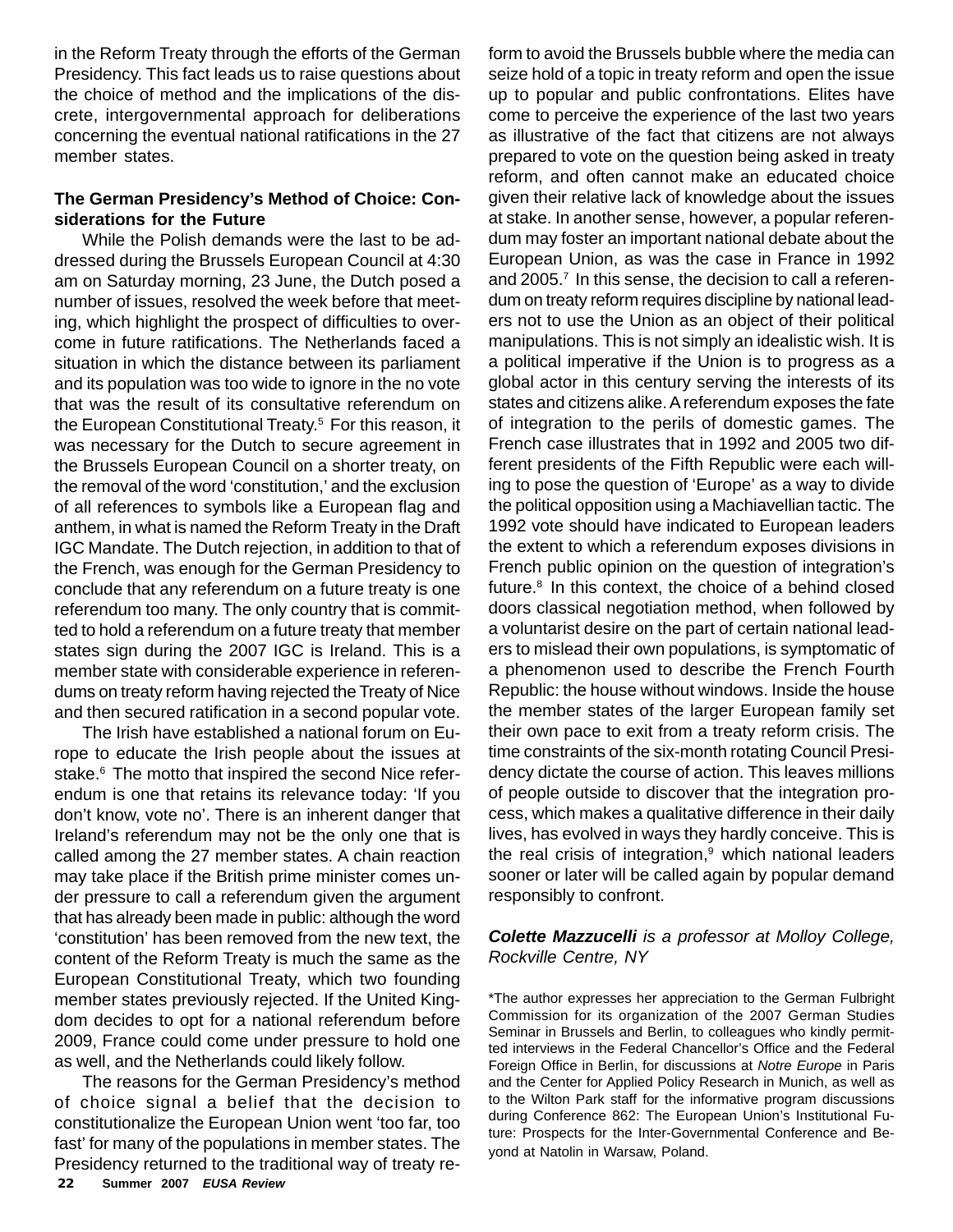#### **Notes**

1 Federal Chancellor Angela Merkel, 'Europas Seele ist die Toleranz', 17. Januar 2007, Straâburg, France.

2 Krzysztof Bobiñski, 'The Constitutional Treaty and Poland – A New Laggard in the EU?', in *Leadership in the big bangs of European integration*, Derek Beach and Colette Mazzucelli, eds. Basingstoke, Palgrave, 2007.

3 Krzysztof Bobiñski, 'The Polish confusion', *openDemocracy*, 28-6-2007, http://www.opendemocracy.net

<sup>4</sup> *Presidency Conclusions*, 'Draft IGC Mandate', Annex I, Brussels, 21-22 June 2007.

5 Colette Mazzucelli, 'The Road Not Taken Why the Dutch Referendum on the Constitutional Treaty 'Made All the Difference' for Europe', *EIPA Working Paper Series*, 2005, http:// www.eipa.eu

<sup>6</sup> *National Forum on Europe*, 'Chairman's Report', Dublin, March 2007.

7 Colette Mazzucelli, 'The French Rejection of the Constitutional Treaty: A Two-Level Games Perspective' in *The Rise and Fall of the EU's Constitutional Treaty*, Finn Laursen, ed. (manuscript in progress)

8 Colette Mazzucelli, *France and Germany at Maastricht Politics and Negotiations to Create the European Union*, London and New York, Garland, 1997.

9 Werner Weidenfeld, *Understanding the European Constitution*, Gütersloh, Verlag Bertelsmann Stiftung, 2007.

# **From the Chair**

#### *(cont. from p. 1)*

The strength of the EUSA conference has, in my mind, always been that it fires up intellectual debate. Can we maintain this unique quality even as we grow?

#### 1) *Decentralizing the program committee*

The size of the conference has stretched our program format to the limit. For the past ten conferences, the system was the same: over a fall weekend, a committee of five to seven people met to sift collectively through the applications, select papers, constitute panels, and line them up in a coherent program. With over 900 paper proposals, this has become almost impossible for a single team to handle. The obvious solution is to follow the model used in larger associations, such as the APSA, the ISA or the ECPR, which is to decentralize.

#### 2) *Beyond area studies*

Our conference is first and foremost, and should remain, the home of EU scholars. Yet it should also appeal to scholars with a secondary interest in European integration. In the early 1990s, EU studies became a desirable specialization at the top research schools because it piqued the theoretical interest of top scholars—not all of them self-professed EU specialists. Perhaps we should think hard about how to become more pro-active in bringing more diverse intellectual energy to EUSA.

#### 3) *Poster sessions?*

Poster sessions have obvious plus points: they privilege dialogue over monologue, reward original presentation, encourage ideas-shopping, facilitate networking, and, not least, accommodate larger numbers of paper givers. Earlier EUSA experiments with poster sessions had mixed success. Perhaps we got the incentives wrong: no senior scholars, posters tucked in the hotel's corner, poor rationale behind grouping posters, competition with high-profile panels. We might change our mind if a) posters of graduates and senior scholars rub shoulders, b) in a central meeting space, c) where poster stands alternate with book and journal stands, d) during fixed time slots privileging posters over panels, e) with an opportunity for poster session participants to nominate up to three papers as best conference poster paper, f) and café latte available!

#### 4) *Working groups?*

The APSA recently introduced working groups. The formula is simple: a small number of participants band together to attend the same posters and panels, and follow this up with group discussion. An expert scholar acts as facilitator. This formula could appeal to researchers/teachers honing a new topic, first-time visitors or graduates desiring intellectual guidance, teachers refreshing their syllabus, or scholars interested in networking. Working groups would, I think, add spice to poster and panel discussions.

#### 5) *Reaching out*

The EUSA conference is the single-most important venue for research on European integration. It has not been particularly welcoming to 'consumers'. Can we do a better job in reaching out to, say, college teachers? We might consider introducing teaching workshops, perhaps in collaboration with the EU Centers of Excellence?

I invite you to share your ideas on these and other ways to improve the EUSA conference. Please send ideas/proposals/comments to Joe Figliulo at eusa@pitt.edu. A selection will appear in subsequent Newsletters.

The next conference will take place in Marriott Marina Del Rey in Los Angeles, April 23-25, 2009. It is a superb setting.

> *EUSA Review* **Summer 2007 23 Amsterdam, July 8, 2007Liesbet Hooghe**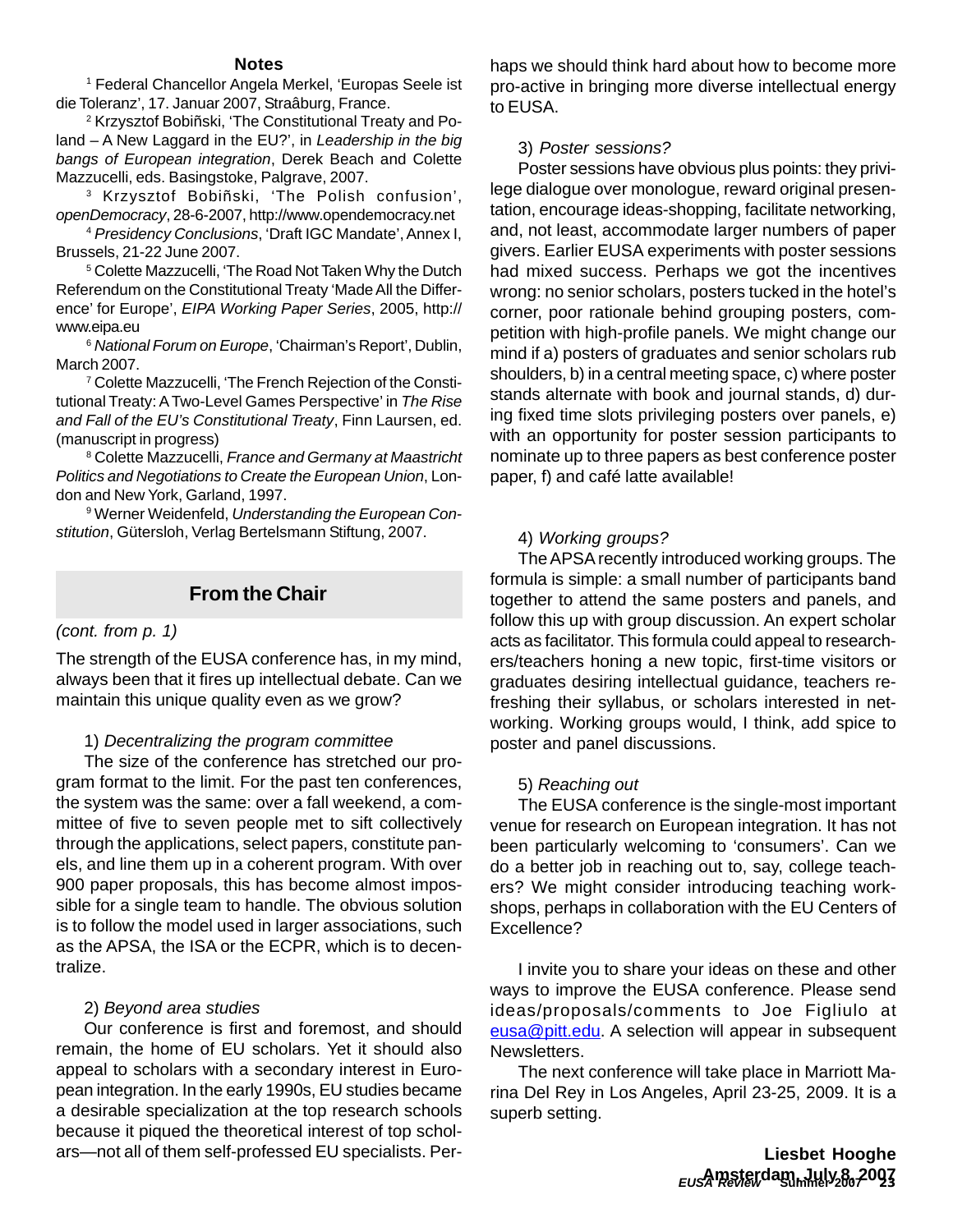#### **EUSA Lifetime Membership**

#### *What is it?*

Simply put, it is a one-time dues payment to EUSA of US\$ 1500.

ı ı ı

#### *What does it include?*

The Lifetime Membership includes all regular membership benefits for life. Among those benefits currently are subscription to the quarterly *EUSA Review,* receipt of occasional EUSA monographs, discounted registration rates at the EUSA International Conference, subscription to our e-mail List Serve, and the opportunity to join EUSA interest sections.

#### *Are there any other benefits?*

By making a one-time membership payment, you not only avoid the task of renewing each year, but gain the twin advantages of securing lifetime membership at today's dollar values *and* avoiding future dues increases.

#### *Who should do this?*

Any person wishing to support the endeavors of the European Union Studies Association—the fostering of scholarship and inquiry on the European integration project. For U.S. taxpayers, an additional benefit is a receipt for a one-time \$500 charitable contribution to EUSA, taxdeductible to the extent allowed by law (reducing your tax liability for the year in which you become a Lifetime Member).

*How do I become a Lifetime Member?* Simply mail your check, in US\$ and made payable to "EUSA," to the European Union Studies Association, address given at right. (We can not accept lifetime membership payments by credit card.) We will send you a receipt and letter of acknowledgment.

## **EUROPEAN UNION STUDIES ASSOCIATION New Individual Membership Form Only** *(Please type or print)*

| Do you wish to be subscribed to                                        |                                        |                                                             |
|------------------------------------------------------------------------|----------------------------------------|-------------------------------------------------------------|
| EUSA's e-mail List Serve?                                              | $\frac{\ }{\ }$ yes $\frac{\ }{\ }$ no |                                                             |
|                                                                        |                                        |                                                             |
| <b>Membership dues</b> (please check as appropriate):                  |                                        |                                                             |
| Individual 590 two-year membership                                     |                                        |                                                             |
| Student* ________ \$55 two-year membership                             |                                        |                                                             |
| Lifetime Membership _______ \$1500 (+ credit for \$500 tax deduction)  |                                        |                                                             |
| * Students must provide copy of current semester's registration form.  |                                        |                                                             |
| <b>EU Law Interest Section</b>                                         |                                        | $\frac{\text{I}}{\text{I}}(2 \text{ yrs.})$                 |
| EU Political Economy Interest Section                                  |                                        | $\frac{\text{I}}{\text{I}}(2 \text{ yrs.})$                 |
| Teaching the EU Interest Section                                       |                                        | $\frac{\text{I}(2 \text{ yrs.})}{\text{I}(2 \text{ yrs.})}$ |
| EU Latin America Caribbean Interest Section                            |                                        | $\frac{\text{I}(2 \text{ yrs.})}{\text{I}(2 \text{ yrs.})}$ |
| <b>EU Economics Interest Section</b>                                   |                                        | $\frac{\text{I}(2 \text{ yrs.})}{\text{I}(2 \text{ yrs.})}$ |
| EU Public Opinion and Participation Section                            |                                        | $\frac{\text{I}(2 \text{ yrs.})}{\text{I}(2 \text{ yrs.})}$ |
| EU as Global Actor Section                                             |                                        | $\frac{\text{I}(2 \text{ yrs.})}{\text{I}(2 \text{ yrs.})}$ |
| EUSA Public Policy Interest Section                                    |                                        | $\frac{\text{I}}{\text{I}}(0)$ (2 yrs.)                     |
|                                                                        |                                        |                                                             |
| EUSA members may wish to make a contribution to support the work of    |                                        |                                                             |
| EUSA in any amount over membership dues:                               |                                        |                                                             |
| <b>EUSA Grants and Scholarships Fund</b>                               |                                        |                                                             |
| Ernst Haas Memorial Fund for EU Studies \$                             |                                        |                                                             |
| Total amount of dues and gifts enclosed \$                             |                                        |                                                             |
| We prefer payment by check (payable to "EUSA") when possible. Checks   |                                        |                                                             |
| must be in US\$ and drawn on a USA bank. We also accept international  |                                        |                                                             |
| money orders and MasterCard or Visa credit cards. Your cancelled check |                                        |                                                             |
| or credit card statement will be your receipt.                         |                                        |                                                             |
|                                                                        |                                        |                                                             |
|                                                                        |                                        |                                                             |
|                                                                        |                                        |                                                             |
|                                                                        |                                        |                                                             |
|                                                                        |                                        |                                                             |

Mail or fax this form (please do not mail *and* fax this form) to:

**European Union Studies Association**



ı I I ı

415 Bellefield Hall University of Pittsburgh Pittsburgh, PA 15260 USA Facsimile 412.648.1168